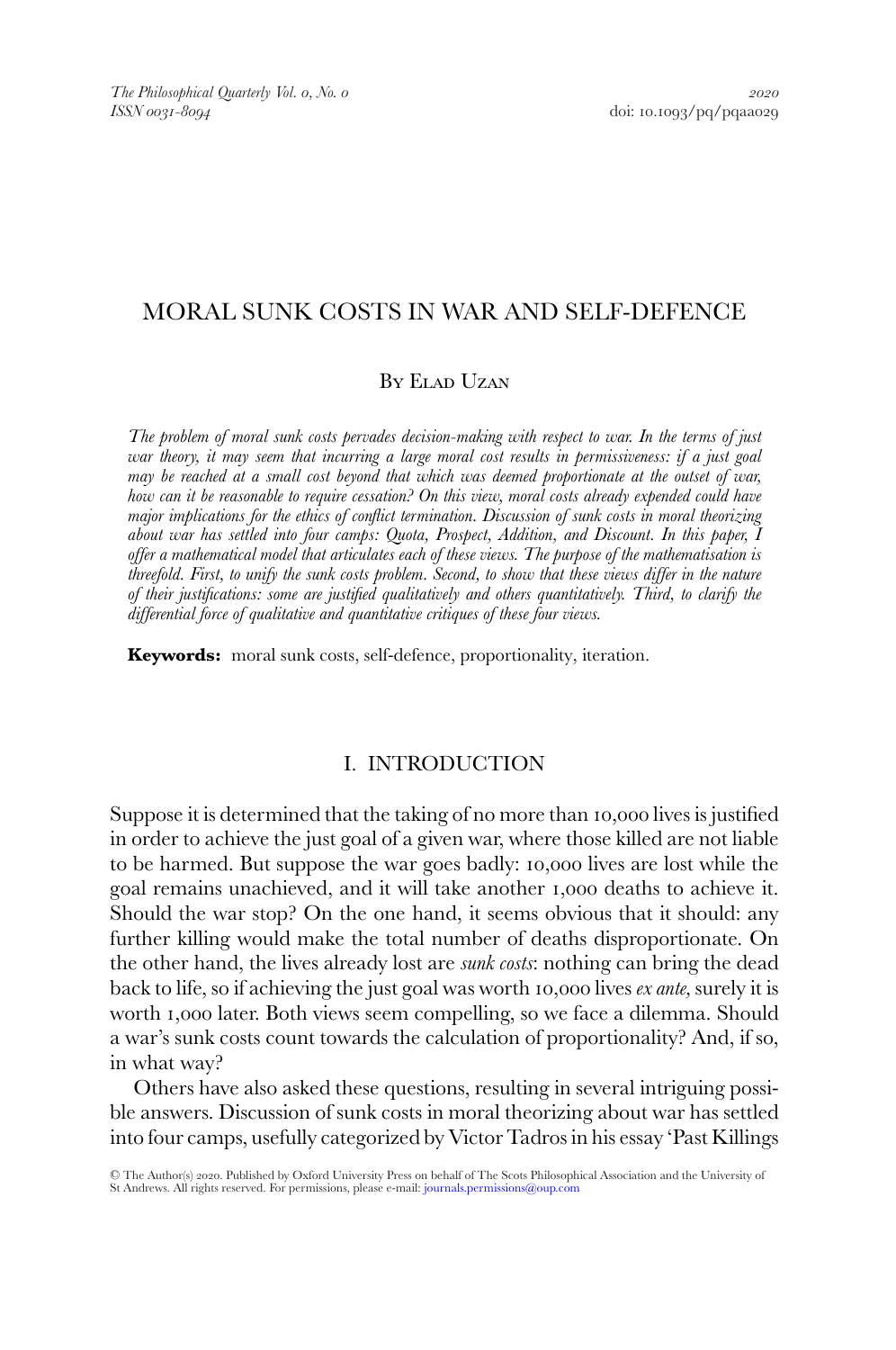and Proportionality in War' as the *Quota*, *Prospect*, *Addition*, and *Discount* views.[1](#page-1-0) Suppose there is a war, starting at time  $T_1$ , in which country X plans to save 50,000 innocent persons from being killed by country Y's officials. Suppose as well that the standard 1:5 trolley-problem ratio obtains: if X prevents 50,000 deaths by killing 10,000 innocents, the killing is proportional.<sup>2</sup> But things do not go as planned, and there are early losses: X kills 10,000 innocents by time  $T_2$ , but the goal of preventing the 50,000 deaths has not yet been achieved. What should X do? The right choice depends on which of the camps one joins.

*Quota:* If X's evidence warrants the belief that the total number of deaths that will be caused to save the 50,000, including early losses and those yet to come, will make the war as a whole disproportionate, then  $X$  ought not continue fighting at  $T_2$ .

*Discount:* The fact that X has caused 10,000 deaths at  $T_2$  counts against causing further deaths and might make further fighting widely disproportionate. But, in making the proportionality calculation at  $T_2$ , each death that has already occurred counts less than each prospective death.

*Prospect:* The fact that X has caused 10,000 deaths in the effort to save the 50,000 does not count at all in the decision-making at  $T_2$ .

*Addition:* The fact that X has caused 10,000 deaths counts in favour of continuing to fight at  $T_2$ . That so many have died already makes it proportionate to kill more people overall than was the case at  $\mathrm{T_{1}.^3}$  $\mathrm{T_{1}.^3}$  $\mathrm{T_{1}.^3}$ 

In this paper, I offer a mathematical model that articulates each of these views. The purpose of the mathematisation is threefold. Firstly, to unify the sunk costs problem. Secondly, to show that these views differ in the nature of their justifications: some are justified qualitatively and others quantitatively. Thirdly, to clarify the differential force of qualitative and quantitative critiques of each of the four views.

The paper proceeds as follows. In Section II, I describe the close mathematical relationship among the four views. In Section III, I show that *Quota* and *Prospect* require only qualitative justification, while *Discount* and *Addition* require quantitative justification in addition to qualitative justification. In Section IV, I account for the risk of the *iteration problem*—that if one disregards sunk costs, past deaths can justify future deaths *ad infinitum*. In Sections II–IV, the only sunk costs I consider are deaths of those not liable to be harmed. Section V turns to those who are liable, evaluating whether and how lost combatants may be relevant to the sunk costs problem.

<span id="page-1-1"></span><span id="page-1-0"></span><sup>&</sup>lt;sup>1</sup> Tadros ([2018](#page-18-0)).<br>
<sup>2</sup> But see Frowe (2018).<br>
<sup>3</sup> Tadros (2018: 11–2).

<span id="page-1-2"></span>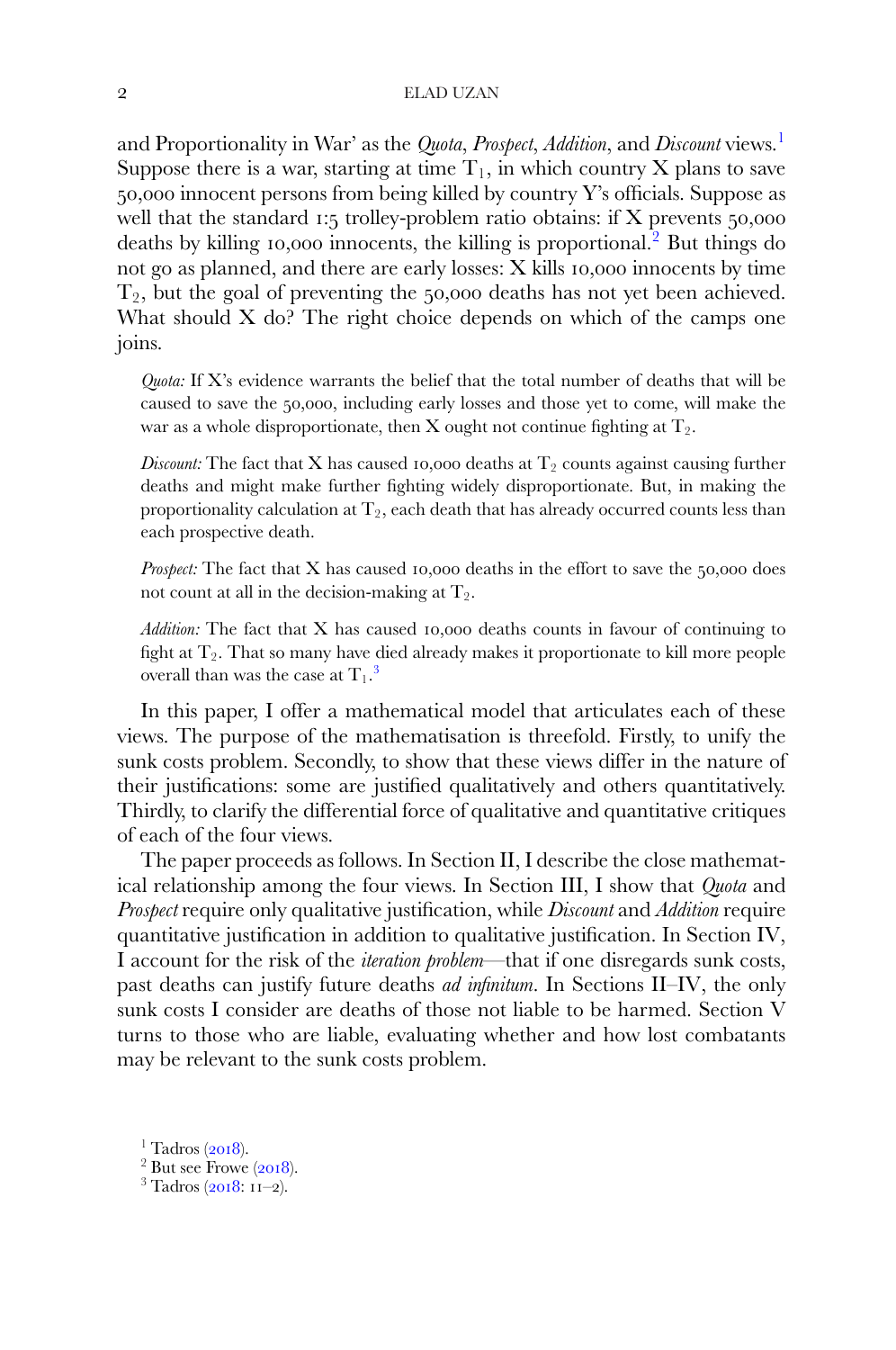In Section VI, I investigate the objection that non-*Quota* views are vitiated by the iteration problem and argue that it is mistaken. It is true that non-*Quota* views are susceptible to the iteration problem, but I show that the iteration problem is not intrinsic to non-*Quota* views. What *Quota* proponents oppose isn't non-*Quota* views as such but rather their misuse—it is not non-*Quota* views that justify endless fighting, but rather their misuse. I then show that in the typical case where *Prospect* or *Addition* is misused to justify continuing a war, (1) their correct use would be no more permissive than would correct use of *Quota*, and (2) that *Quota,* no less than *Prospect* or *Addition,* can be misused to justify war. Finally, addressing both the liable and non-liable cases, I tentatively show why there seems to be no reason except for the iteration—or misuse—problem to *a priori* exclude any of the four views. Section VII concludes the paper.

### II. GENERALIZING THE PROBLEM OF MORAL SUNK COSTS IN WAR

Mathematically, *Quota, Discount, Prospect,* and *Addition* are on a continuum. Consider the following formula. CB represents the current proportionality budget—the number of lives remaining in our proportionality budget at  $T_2$ . OB represents the original proportionality budget at  $T_1$ . L is the number of lives already lost. *x*% tells us how much the past losses count—what their discount rate is. We get:

 $CB = OB - (L^*x\%)$ 

In our example,  $OB = 10,000$ , and  $L = 10,000$ . So:

$$
CB = 10,000 - (10,000^* \mathbf{x} \%)
$$

According to *Quota,*  $x = 100$ ; all previous deaths count fully, so  $CB = 10,000$  $-(10,000 \times 100\%) = 10,000 - 10,000 = 0$ . Our future budget is 0, and any future death makes the war disproportionate.<sup>[4](#page-2-0)</sup> In the case of *Discount*,  $0 < x$ < 100; the previous deaths are somewhat discounted. If they are discounted by 20% compared to future deaths,  $x = 80\%$ , and CB = 10,000 - (10,000  $\times$  $80\% = 10,000 - 8,000 = 2,000$ . At  $T_2$ , another 2,000 may be killed to save 50,000. In the case of *Prospect*,  $x = 0$ ; all previous deaths are fully discounted, and CB =  $10,000 - (10,000 \times 0\%) = 10,000 - 0 = 10,000$ . The previous deaths do not count at all; we still may kill up to 10,000 to save 50,000 at  $T_2$ .

<span id="page-2-0"></span><sup>4</sup> Here I am referring to evidence-based proportionality. Under all four systems, the war as a whole is fact-based disproportionate if more than 10,000 are killed to save 50,000.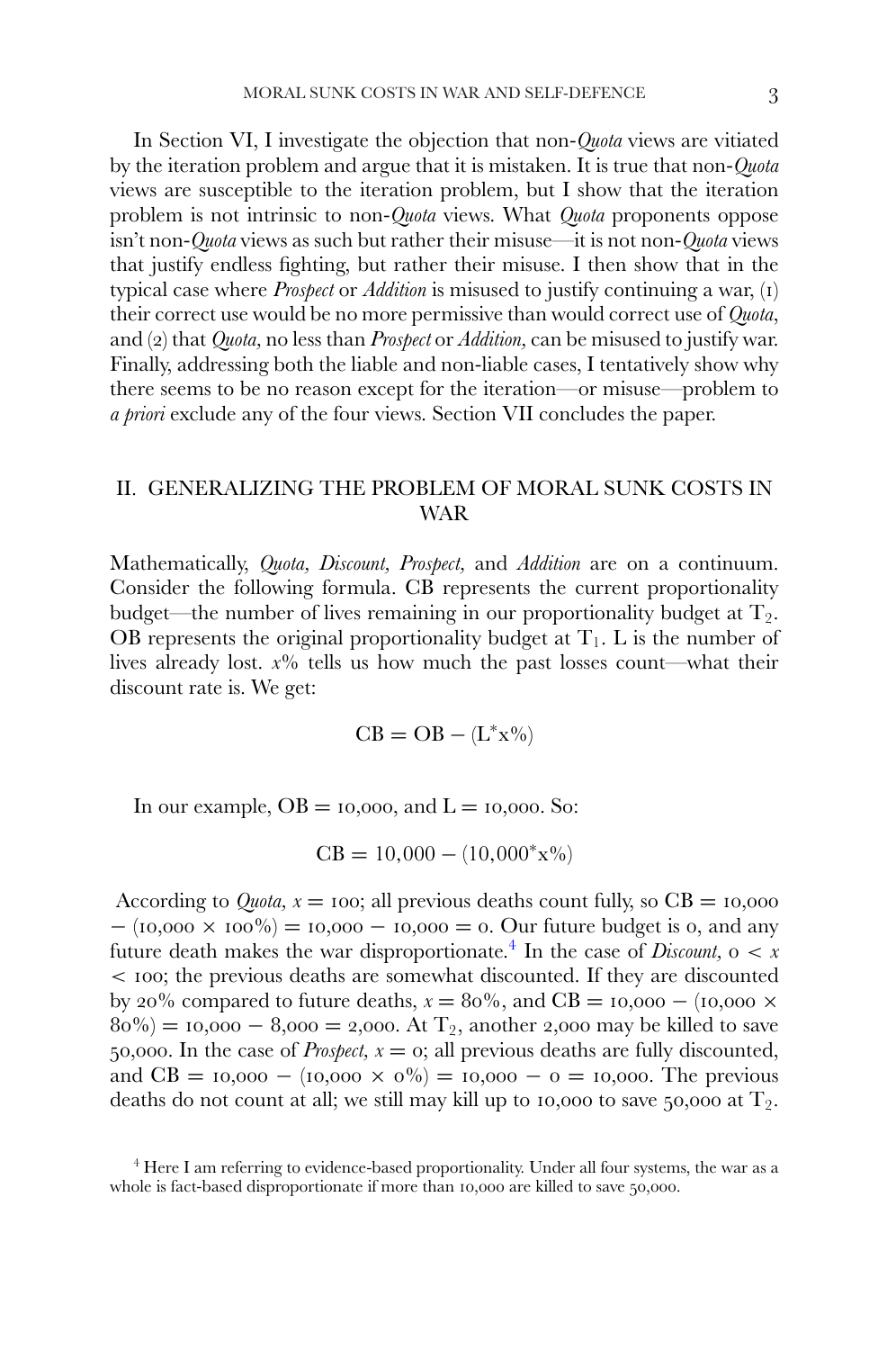Finally, in the case of *Addition,*  $x < \infty$ *.* That is, those who are harmed count in favour of increasing the current budget. If, for example,  $x = -20\%$ , then our current budget is  $\ddot{CB} = 10,000 - (10,000 \times -20\%) = 10,000 - (-2,000) =$ 12,000. We may kill up to 12,000 to save 50,000 at  $T_2$ .

The weight given to past losses in reducing future allowable losses runs from 100% (*Quota*) to a negative value (*Addition*). As we will see in the next section, placing the four views on this linear scale requires that we refine the justifications of each view.

## III. QUALITATIVE AND QUANTITATIVE JUSTIFICATIONS

*Quota* and *Prospect* are extreme cases of *Discount*. *Quota* requires a justification for refusing to discount any sunk costs, and *Prospect* requires a justification for discounting all sunk costs. Neither requires further justification of the rate itself; such justification is implicit in the view. In other words, *Quota* and *Prospect* require only *qualitative* justification because both already imply a particular quantitative discount level.

There are many justifications for both views. Darrel Moellendorf argues that *Quota* is the only view that allows us to define fairly the 'cumulative costs of the war'[.5](#page-3-0) Such cumulative costs should, according to Moellendorf, treat all those who died in the war as equal. It should not matter whether a death occurs at the beginning of the war or at its end; there is no discount on deaths that come first or last. Cecile Fabre adds that any discounting of earlier deaths would mean 'proportionality would lose most of its bite as a constraint against killing'.[6](#page-3-1)

Supporters of *Prospect* argue that it is a fallacy to give any weight to sunk costs, in moral decision-making or any other kind. On this view, past losses should not matter in making forward-looking decisions. In David Rodin's words, since the war is already 'irredeemably disproportional', ignoring sunk costs leads one to choose the best way to mitigate the disproportionate harm done. Suppose at  $T_2$  we must sacrifice another 1,000 to achieve the goal. We must do *something*—either continue fighting or end the war—but no matter what we do, the war will be disproportionate. The situation is a trap, Rodin says, something that is 'easy to get into but hard to get out of '.[7](#page-3-2) But, he argues, it is morally better to lose 11,000 lives to achieve a just goal worthy of 10,000 lives than to lose those 10,000 lives for nothing. *Prospect* does not ignore the fact that causing the death of 11,000 to save 50,000 *is* disproportionate. *Prospect* merely denies that this disproportionality is a reason to exclude further fighting

<span id="page-3-1"></span><span id="page-3-0"></span><sup>&</sup>lt;sup>5</sup> Moellendorf ([2015](#page-18-4)).<br>
<sup>6</sup> Fabre (2015).<br>
<sup>7</sup> Rodin (2015).

<span id="page-3-2"></span>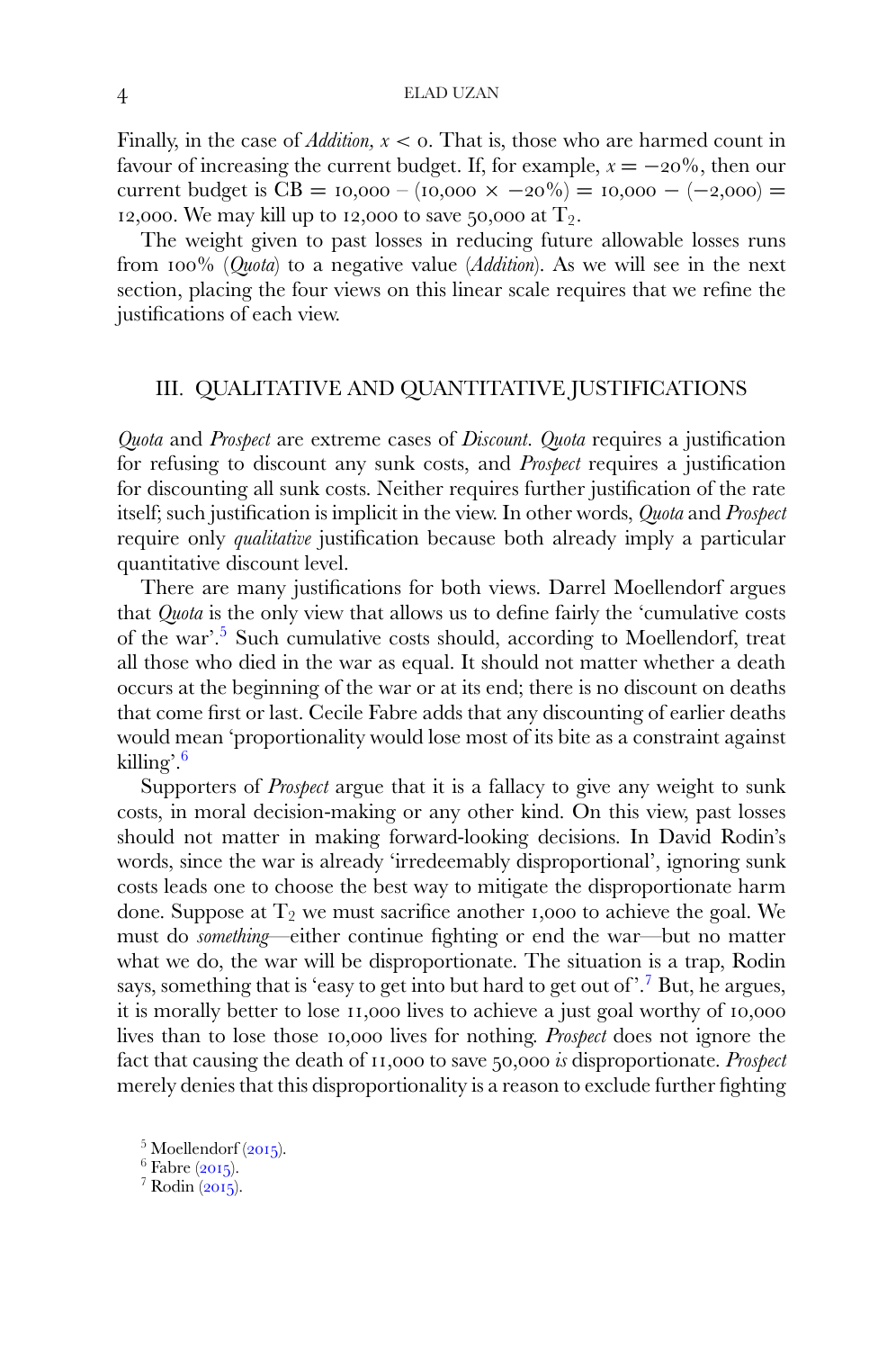*a priori*. Continuing the fight, though it be disproportionate, could make for the least-worst option.

The case of *Discount* differs from those of *Quota* and *Prospect* in that we must consider both qualitative and quantitative justifications. Qualitatively, *Discount* requires an explanation of why it is legitimate to have a discount level other than 0% (*Quota*) or 100% (*Prospect*). That is, we need to justify why is it legitimate to discount some but not all harm that has already occurred. Quantitatively, *Discount* requires an estimate, based on the amount of past harm, of the extent to which future harm should be discounted. Without a quantitative estimate, *Discount* is useless. The reasoning underlying that estimate demands justification.

In a recent paper, Seth Lazar gives a qualitative and quantitative defence of *Discount*. First he considers well-being-based reasons for fighting, which are justified by the goal of increasing the well-being of those we wish to help. He then considers four reasons grounded in equal moral status, which justify fighting because the persons we wish to help are valuable. He argues that status-based reasons become weaker as past costs mount, while well-beingbased reasons do not deteriorate. This gives us a quantitative justification for *Discount:* since status-based reasons become weaker as costs mount, the discount rate of past lives is not 0%. But since well-being-based reasons do not become weaker as costs mount, the discount rate also is not 100%. The rate is somewhere in between. Since well-being-based reasons do not diminish at all, and in Lazar's view status-based reasons do not diminish very fast or very much, he concludes the overall discount rate is low.[8](#page-4-0)

Like *Discount, Addition* requires both qualitative and quantitative justification. Qualitatively, we must explain what about the previous deaths makes them a source of justification for future killing. Quantitatively, we need to estimate how much added sacrifice is justified by past deaths. Consider Jeff McMahan's discussion of moral sunk costs in 'Proportionality and Time'.<sup>9</sup> Qualitatively, McMahan considers the deaths of those not liable to be harmed to be morally relevant to the justification of continued fighting because they died while trying to achieve the just cause.<sup>[10](#page-4-2)</sup> Their well-being can no longer be changed, but their deaths can be 'partially redeemed by the subsequent achievement of the just cause'.[11](#page-4-3) According to this *Redemption Thesis,* as McMahan calls it, 'the redemption of sacrifices made in the past can be an additional good that weighs in the assessment of the proportionality of continuing a war'[.12](#page-4-4) Redemption can happen in various ways, in particular by making deaths more meaningful to those who survive: 'The dead soldier's parents, for example, seem entitled

<span id="page-4-4"></span><span id="page-4-3"></span><span id="page-4-2"></span><span id="page-4-1"></span><span id="page-4-0"></span> $\begin{array}{l} 8 \text{ Lazar (2018).}\\ \text{9 } \text{McMahan (2015).}\\ 10 \text{McMahan (2015: 698).}\\ \text{11 } \text{McMahan (2015: 702).}\\ \text{12 } \text{McMahan (2015: 703).} \end{array}$  $\begin{array}{l} 8 \text{ Lazar (2018).}\\ \text{9 } \text{McMahan (2015).}\\ 10 \text{McMahan (2015: 698).}\\ \text{11 } \text{McMahan (2015: 702).}\\ \text{12 } \text{McMahan (2015: 703).} \end{array}$  $\begin{array}{l} 8 \text{ Lazar (2018).}\\ \text{9 } \text{McMahan (2015).}\\ 10 \text{McMahan (2015: 698).}\\ \text{11 } \text{McMahan (2015: 702).}\\ \text{12 } \text{McMahan (2015: 703).} \end{array}$  $\begin{array}{l} 8 \text{ Lazar (2018).}\\ \text{9 } \text{McMahan (2015).}\\ 10 \text{McMahan (2015: 698).}\\ \text{11 } \text{McMahan (2015: 702).}\\ \text{12 } \text{McMahan (2015: 703).} \end{array}$  $\begin{array}{l} 8 \text{ Lazar (2018).}\\ \text{9 } \text{McMahan (2015).}\\ 10 \text{McMahan (2015: 698).}\\ \text{11 } \text{McMahan (2015: 702).}\\ \text{12 } \text{McMahan (2015: 703).} \end{array}$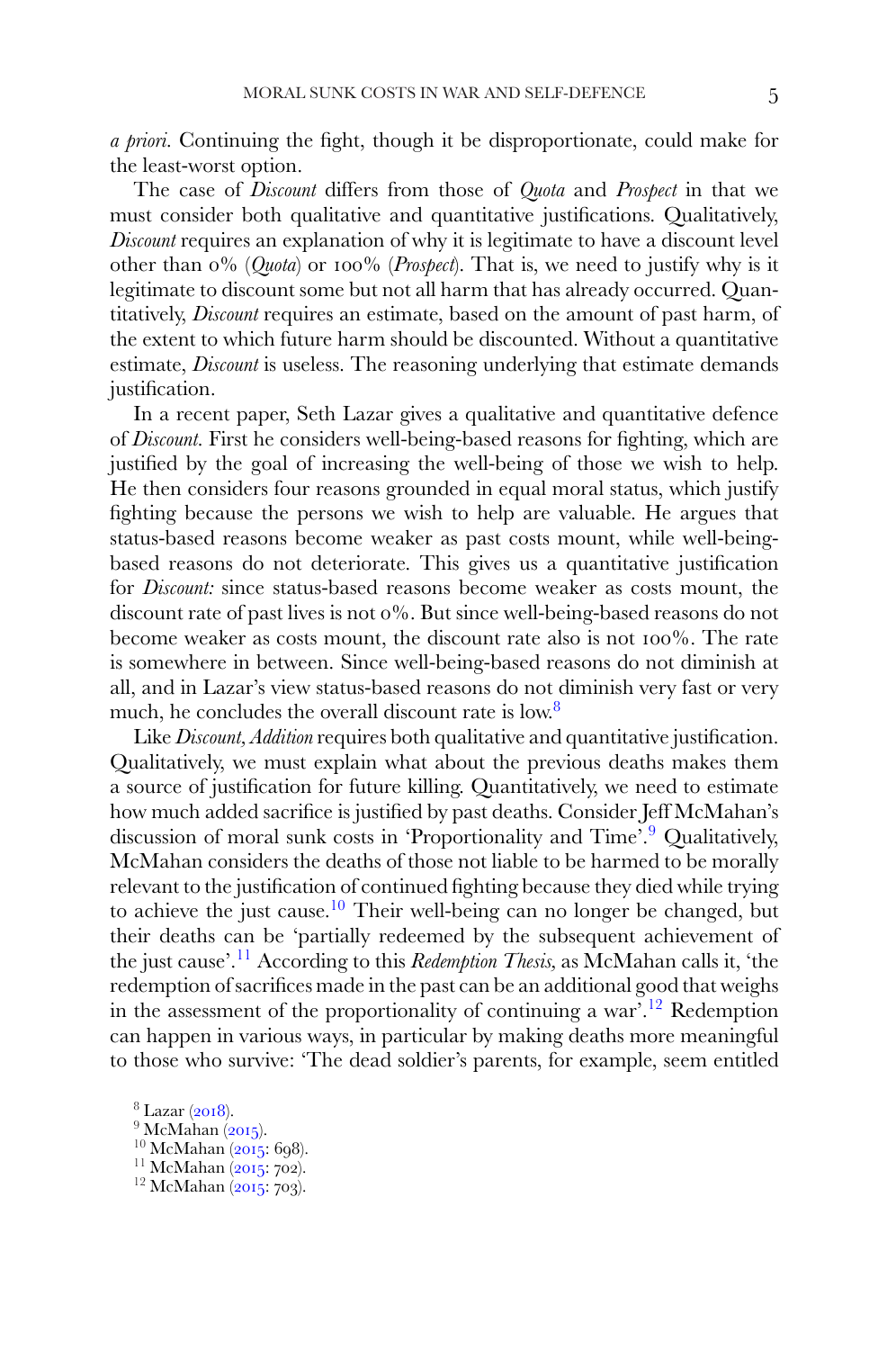### 6 ELAD UZAN

to a certain comfort if the just cause in pursuit of which he died is achieved, a comfort they would be denied if the war were lost'.<sup>[13](#page-5-0)</sup> According to McMahan, redemption cannot count as a just goal on its own, independently justifying fighting once the original just goal has been achieved. But, as an additional good, it can count in the calculus of proportionality when deciding whether to continue fighting for the original just goal.

The question, then, is how redemption can justify the death of anybody who is still alive. Can the comfort of grieving parents possibly justify the risk that other parents will lose their own soldier sons and daughters? McMahan, aware of the moral force of this objection, argues that redemption must be narrow in scope. For him the redemption thesis can justify only the deaths of those liable to be harmed—for instance, enemy soldiers who participate in an unjust war. Redemption cannot justify the death of even one of one's own (just) soldiers, let alone the deaths of one's civilians, since none of them are liable to be harmed. Nor can redemption justify the death of non-liable enemy civilians, who have done little or nothing to support the unjust cause.<sup>[14](#page-5-1)</sup>

Now, suppose that at  $T_2$  10,000 non-liable persons were killed. Suppose we now estimate that another 10,000 just (non-liable) soldiers will have to die in battle to save the 50,000 and that victory will require destroying a crucial armament factory that was discovered after the war began. This will cause the death of 100 non-liable civilians living next to the factory. The total number of non-liable lives needed at  $T_2$  to save 50,000 is 10,100. *Prospect* allows killing 10,000 more non-liable persons at  $T_2$  in order to achieve the goal, but not 10,100. *Addition* would allow killing 10,100 more non-liable persons at  $T_2$ since achieving the goal would partially redeem the death of the 20,100 total non-liable.

To give a less formal example, when Lincoln noted in the Gettysburg Address that 'from these honoured dead we take increased devotion to that cause for which they gave the last full measure of devotion', he knew this meant that more civilians, as well as more soldiers, might die to ensure those lost 'shall not have died in vain'.[15](#page-5-2) This does not seem to make his view morally wrong. To claim *a priori* that the partial redemption of any number of non-liable persons who were already killed does not justify the death of even a single non-liable person seems too rigid. It is as rigid as claiming, under *Quota,* that not one more person may be killed to achieve the goal once *Quota* is reached.

<span id="page-5-1"></span><span id="page-5-0"></span>

<sup>&</sup>lt;sup>13</sup> McMahan ([2015](#page-18-6): 711).<br><sup>14</sup> McMahan (2015: 714). The non-liability of soldiers fighting for a just cause is a feature of revisionist just war theory, to which McMahan subscribes. Traditional just war theory sees all combatants as having an equal moral right to fight, while revisionist just war theory contends that combatants fighting for an unjust cause have no right to kill. Another difference is that while traditional theory invokes civilian immunity, revisionist just war theory does not, hence it is necessary, for purposes of this discussion, to specify that the enemy civilians are non-liable. <sup>15</sup> Abraham Lincoln, Gettysburg Address, November <sup>19</sup>, <sup>1863</sup>.

<span id="page-5-2"></span>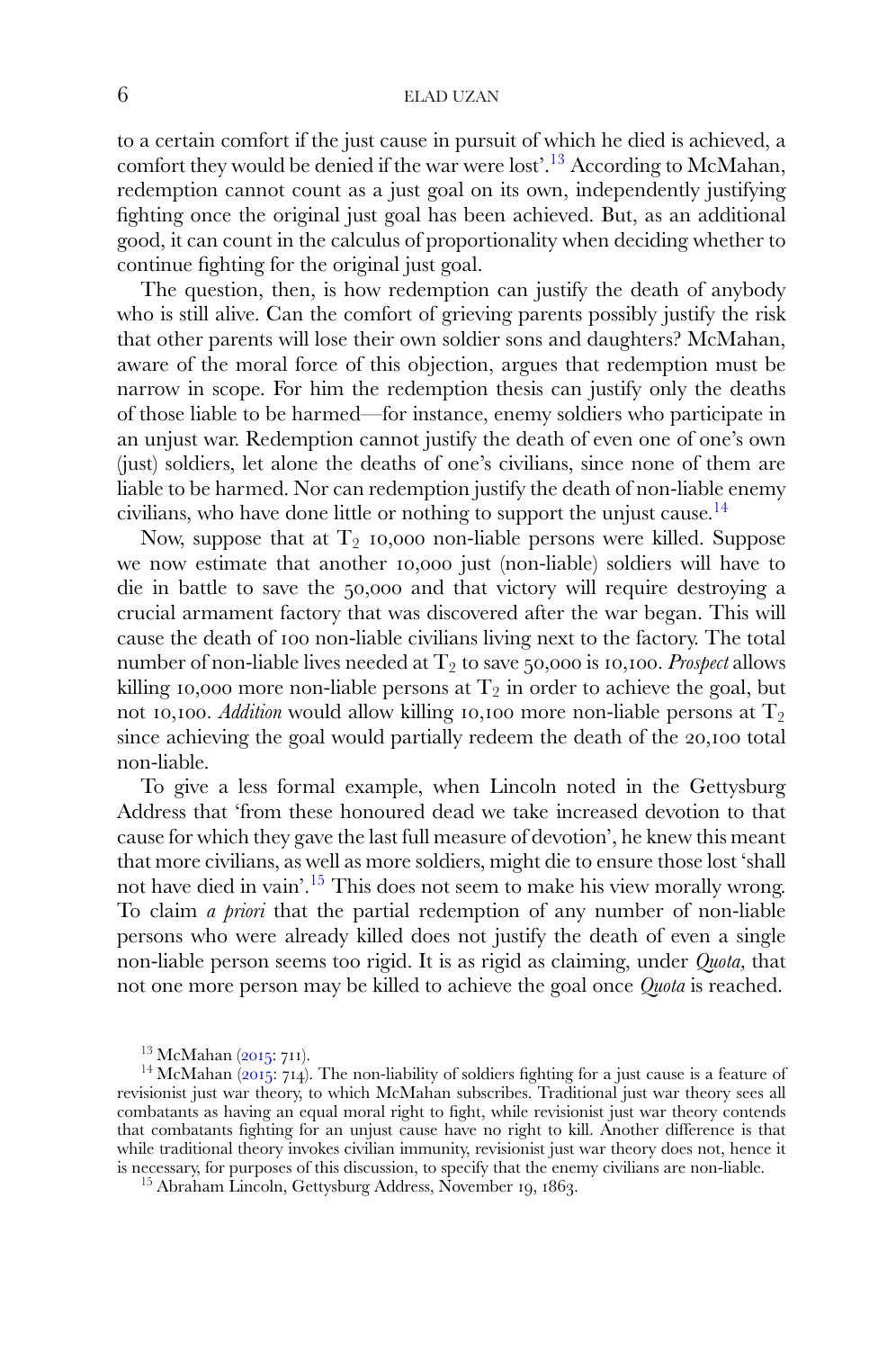But if the redemption thesis permits, qualitatively, *some* extra harm to those not liable to be harmed, *Addition* adherents need to figure out, quantitatively, *how much* it permits. The above example seems reasonable, since if 10,100 nonliable dead is proportional at  $T_2$ ,  $x\%$  is just  $-1\%$ . To illustrate why there must be a limit, consider what *Addition* allows without one. A real-life example is the infamous Nazi order to kill 100 civilian hostages for every German settler killed in the occupied territories. This is obviously morally bad. It would also have been morally bad, though not quite *as* bad, for the Allies to claim that every Allied soldier's death justified killing an extra 100 German civilians in the cause of achieving the war's goal.

Let me clarify the similarities and differences between the two situations. The Allied soldier, being a just soldier, is not liable to be harmed. Neither is the German settler, being a civilian who is not contributing to the war effort.<sup>16</sup> In the settler's case, however, the 100 civilians are killed deliberately, and without any regard to achieving a just goal. They are killed merely in retaliation. In the Allies' case, the civilians are not targeted deliberately. They are only added to the proportionality budget of (non-liable) civilians who may be killed in order to achieve the just goal. This might be legitimate according to *Addition,* since achieving the just goal would now also achieve the secondary goal of redeeming the Allied soldier's death. But surely allowing another 100 civilians to be killed to redeem the death of one soldier is grossly disproportionate even if he fought for a just cause. It is *Addition* with  $x\% = -9,900\%$ . This would allow the death of an extra 990,000 non-liable people at  $T_2$ , if 10,000 just soldiers were killed and the goal was not yet achieved. Extreme *Discount* is reduced to either *Prospect* or *Quota,* but extreme *Addition* is extreme indeed. It seems that the extra harm that may be imposed on the non-liable to redeem those already harmed might not be zero but still must be rather small.

### IV. SUNK COSTS AND THE ITERATION PROBLEM

The iteration problem is potentially an acute one because war is a process of sequential decision-making. As Henry Shue put it, 'One must both ask prior to going to war, would the evil to be prevented by military action in this case be worth engaging in a war overall, and ask throughout any war engaged in, would this particular military engagement make a sufficiently great contribution to

<span id="page-6-0"></span> $16$  Perhaps settlers in such territories are liable to be harmed despite not being soldiers, because settlement is forbidden. However, these people are not liable to be *killed*. What is more, the Germans gave orders to execute 100 hostages for every German *soldier* killed, and such soldiers were liable to be harmed, being unjust combatants. In any case, if the settler or soldier harmed were in fact liable, this would make the Nazis' orders even more unethical than in the example given.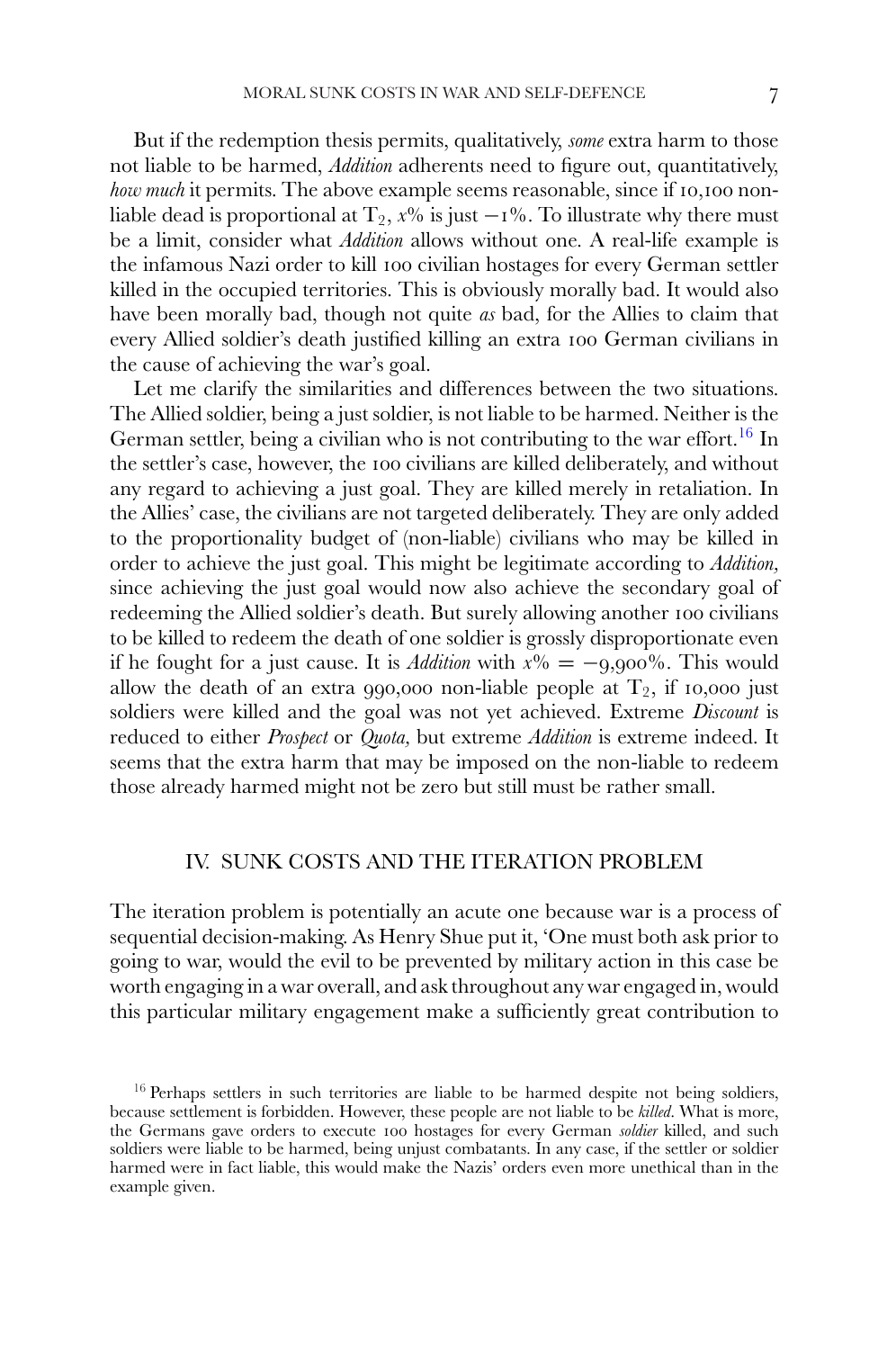potential victory to be worth the death and destruction likely to result?'[.17](#page-7-0) If belligerents respond to sunk costs by re-evaluating upward the degree of harm they may justifiably inflict in order to achieve a morally worthy goal, then they can theoretically justify the infliction of harm without limit.

This carries significant implications for the ethics of conflict termination under a non-*Quota* model, in particular *Prospect*. As Lazar explains:

Because [*Prospect*] disregards moral sunk costs, if the expected benefits are worth the expected costs from this point forward, then it is proportionate to proceed, regardless of costs already incurred. . . . As Rodin, Fabre and Moellendorf have all argued, there is in principle no stopping point to the ratcheting up of moral costs incurred in the pursuit of some finitely valuable objective[.18](#page-7-1)

The answer to the iteration problem might seem to be *Quota*. If *Quota* is strictly followed, then we do not engage in sequential decision-making about proportionality. We decide only once, at the beginning of the war, how much harm is allowed. We never choose to stop the war. We merely execute an earlier decision to stop fighting regardless of the outcome. Like Odysseus, we have already tied ourselves to the mast. Even if one needs, at the end of the way, to sacrifice only one more soldier to save 50,000 innocents, one may not do so.

The way to avoid this dilemma—either allow fighting to continue forever or else demand rigid adherence to the original proportionality calculation—is to show that non-*Quota* views do not actually provoke an iteration problem. Let's begin with *Prospect*. On this view, we must always ignore past losses and continue to fight as long as the just goal is not yet achieved. We may therefore have to iterate: to sacrifice the expected number of victims over and over until we achieve the goal. The only way to avoid tiny chances of great harm is contingent pacifism, yet proponents of *Quota* are no more pacifists than are proponents of *Prospect*.

What about other non-*Quota* cases? It turns out that not only *Prospect* but all non-*Quota* views, including *Addition*, can be defended from the iteration problem using the mathematical model. To illustrate this, I borrow the mechanics of Lazar's *Iterated Loop* case:

A trolley is heading towards five innocent victims, who can be saved only if you divert it. It is approaching a junction, controlled by a probabilistic lever. If you pull the lever, then there is some probability, p, that the trolley will head down the track called STOP, where it will kill nobody, and come to a halt. But there is some probability, p-1, that it will instead head down the LOOP track, where it will kill one person, and then loop round to the start, again heading towards the five. The LOOP victim will immediately

<span id="page-7-0"></span><sup>&</sup>lt;sup>17</sup> Shue ([2005](#page-18-7): 748).<br><sup>18</sup> Lazar ([2018](#page-18-5): 847).

<span id="page-7-1"></span>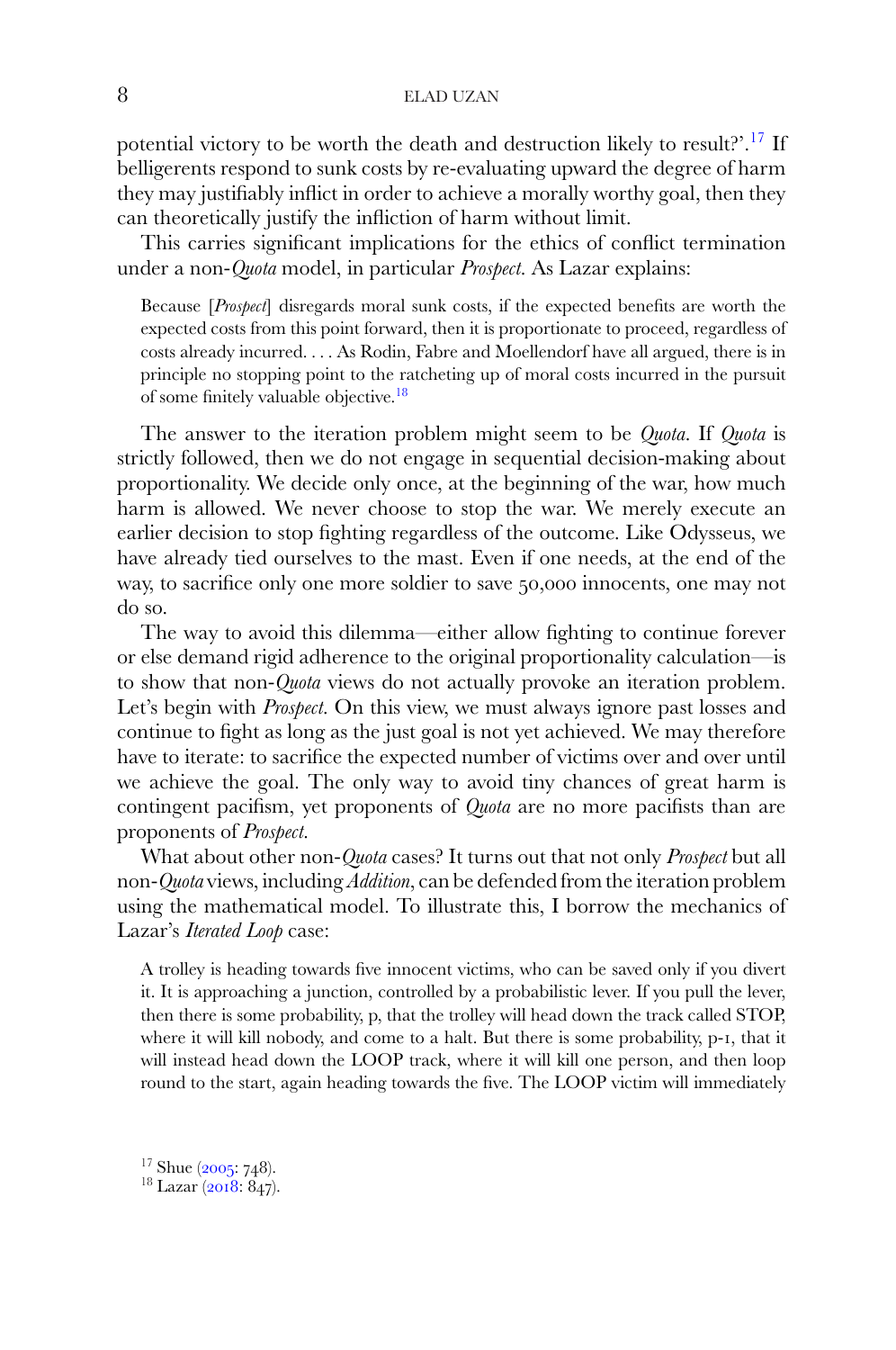be replaced, leaving you with the same decision at T2 as you faced at T1, with just the same odds; the same holds for  $T_3-Tn$ .<sup>19</sup>

Now suppose *n* is unlimited; there is an infinite supply of potential innocent victims to place on the LOOP track.<sup>[20](#page-8-1)</sup> Let us approach the problem using each of three of our views: *Quota*, *Prospect*, and *Addition* with  $x^{0} = -50\%$ .<sup>[21](#page-8-2)</sup> Assume, further, the trolley problem's 1:5 ratio between deaths caused and deaths prevented. Express costs and gains in units of deaths caused: if we kill one person, the cost is  $\bar{I}$  life; if we prevent the death of  $\bar{I}$  people, the gain is I life. If  $p = 0.5$ , *Quota*, *Prospect*, and *Addition* are indifferent as to whether we should pull the lever. If we pull the lever at  $T_1$ , we have a 50% chance of preventing 5 deaths (expected benefit:  $50\% \times 1 = 0.5$ ) and a  $50\%$  chance of causing one death (expected cost:  $50\% \times (-1) = -0.5$ ), for a total expect utility of 0. There have been no previous deaths, so *Quota* and *Addition* make the same recommendation as *Prospect*.

Suppose now the trolley goes on the LOOP track at  $T_1$ . It follows that we are now at  $T_2$ , when we already caused one death. The recommendations of *Prospect, Quota,* and *Addition* now diverge. At  $T_2$ , the cost already incurred is 1, so *Quota* tells us to stop. This cost is already equal to the maximal gain that could be achieved at  $T_1$ . *Prospect* tells us we may, but need not, pull the lever at  $T_2$ , or at any  $T_n$  for  $n > 2$ . The expected cost is still 0.5, and the expected gain 0.5. Sunk costs do not matter. No matter how many times the trolley goes on the LOOP track, at  $T_n$  it is permissible either to pull the lever or not.

*Addition* tells us we *must* pull the lever at  $T_2$ . Now the expected gain of diverting the trolley to STOP is not just  $0.5 \times I = 0.5$  (a  $0.5$  chance of preventing the death of 5 people), but  $0.5 \times (1 + 0.5 \times 1) = 0.75$ . The reason is that if we succeed in diverting the trolley, we gain not only the benefit of preventing the death of five people but also redeem the death of the person killed in the first iteration. The expected cost of pulling the lever and making the trolley go through LOOP again is still the same, however:  $0.5 \times (-1) =$ −0.5. What is more, for *n* > 2, every further LOOP victim will only make the expected gain from pulling the lever even higher than at  $T_2$ .

Thus, for any  $n \geq 2$ , *Prospect* allows, and *Addition* requires, pulling the lever. This seems to justify the fears about iteration. We may, or even must, pull the lever an indefinite number of times, killing a potentially unlimited number of people. But this ignores a crucial question: What is the *chance* that puling the lever will make the trolley go through LOOP two, three, or more times? While

<span id="page-8-1"></span><span id="page-8-0"></span>

<span id="page-8-2"></span>

<sup>&</sup>lt;sup>19</sup> Lazar ([2018](#page-18-5): 845ff).<br><sup>20</sup> Lazar (2018: 847).<br><sup>21</sup> This number is chosen arbitrarily, but the argument is the same no matter what *x*% > −100% is chosen for *Addition*. This lower bound is not a significant restriction on *x*%, since any reasonable *x*% for *Addition* is likely to be relatively low.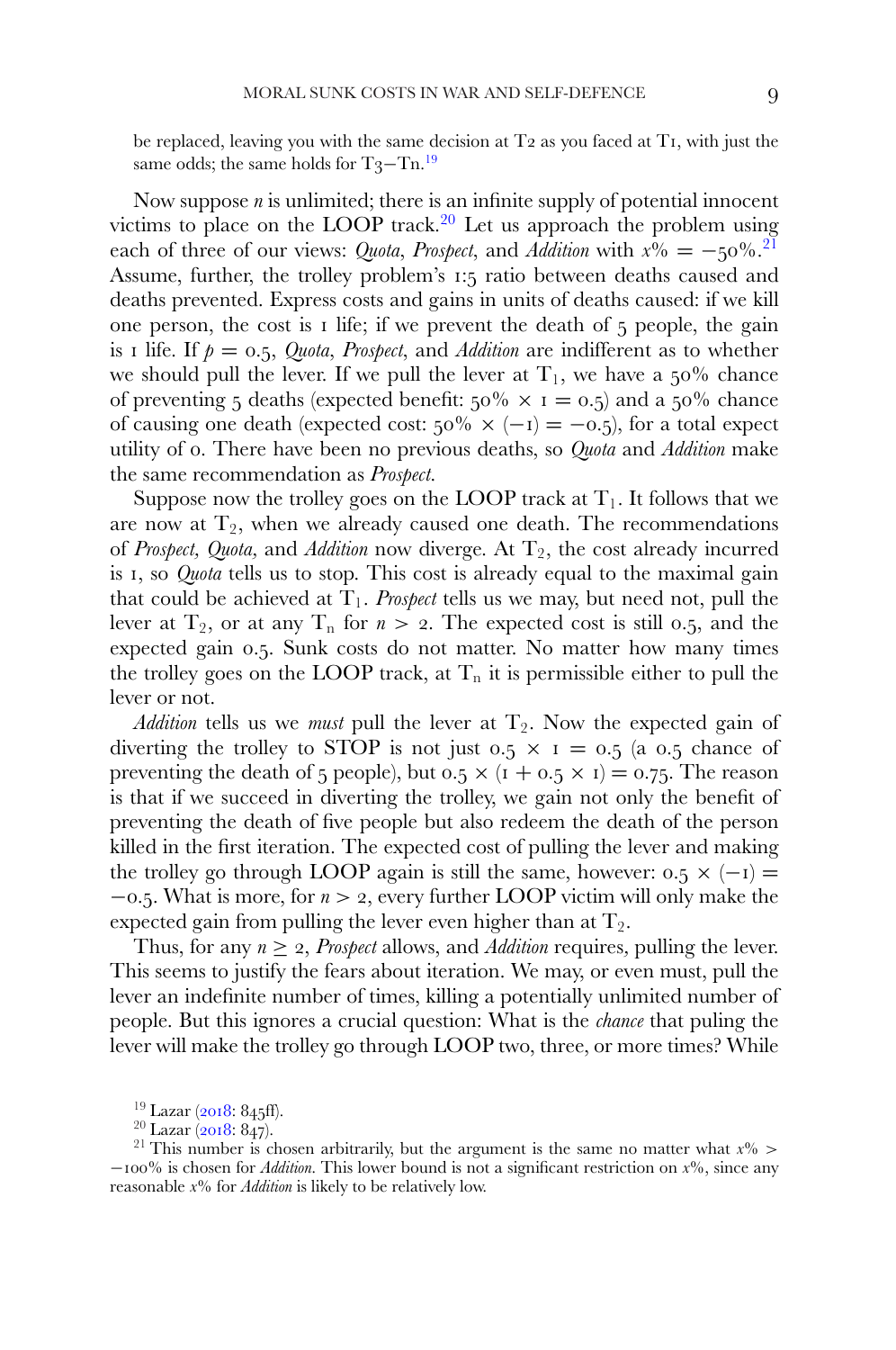the cost of repeatedly pulling the lever and diverting the trolley to the LOOP track rises linearly, the chance of this happening declines exponentially. There is a one-in-two chance of the trolley going through LOOP once, but only a one-in-four chance of it going through LOOP twice, one-in-eight of it doing so three times, and so on.

With this in mind, we can calculate the expected costs and benefits from repeated application of *Prospect* and *Addition*. For each *n*, we need to consider two things. Firstly, what is the chance the trolley reaches STOP at the *n*th iteration  $(P_n)$ ? Secondly, what would the overall benefit  $(B_n)$  minus the overall cost  $(C_n)$ be if that happens? The infinite sum of these quantities,  $\sum_{n=1}^{\infty} P_n * (B_n - C_n)$ , tells us the expected utility of repeatedly pulling the lever until STOP is reached.

In the case of both *Prospect* and of *Addition*, the chance of the trolley reaching the STOP track at the *n*th pull of the lever,  $P_n$ , is 0.5<sup>n</sup>. It can happen only if the trolley goes *n*-1 times to the LOOP track, then one final, *n*th, time, moving to the STOP track. The cost of *Addition* and *Prospect* is the same: *n* − 1 people killed—one for each time the trolley has gone through the LOOP track. So in both cases  $C_n = (n - 1)$ . The difference is in the benefits. In the case of *Prospect*, the benefits are always the same:  $B_n = I$  (preventing the death of five people in the last iteration, when the trolley moved to STOP). In the case of *Addition,* the benefits are higher. We not only save five people (utility: 1) but gain 0.5 ∗  $(n - i)$  in additional benefits, since we redeem the death of the previous n-1 victims of LOOP. The expected utility in *Prospect* is

*Proset:* 
$$
\sum_{n=1}^{\infty} [Pn * (Bn - Cn) = \sum_{n=1}^{\infty} (0.5)^n * (1 - (n - 1))
$$

$$
= \sum_{n=1}^{\infty} (0.5)^n * (2 - n) = 0
$$

*n*=1 In other words, the mere fact that there *might* be a great harm does not make *Prospect'*s utility negative. What is more, even if we look only at the expected harm, it is  $(-1) \times (\sum_{n=1}^{\infty} (0.5)\hat{n}) = -1$ . There is a chance of many people being killed by repeated failures, but the expected overall harm is only one death. The reason is that the chance of losing many lives quickly becomes very small. There is a one-in-two chance of killing one person but only a one-in-four of killing two, a one-in-eight chance of killing three, and so on. The expected overall benefit is  $I = (\sum_{n=1}^{\infty} 0.5\hat{n})$ . There is a one-in-two chance of saving five people (moral benefit  $= 1$ ) on the first pull of the lever. There is a one-in-four chance of saving five people on the second pull of the lever, a one-in-eight chance of saving five people on the third pull of the lever, and so on. Thus the expected number of lives saved is five, which means the moral gain is one. What's more, if one keeps pulling the lever, the trolley will eventually move to STOP and save five lives. So, on average, *Prospect'*s expected moral utility of *Iterated Loop* is 0: expected gain of 1, expected loss of −1.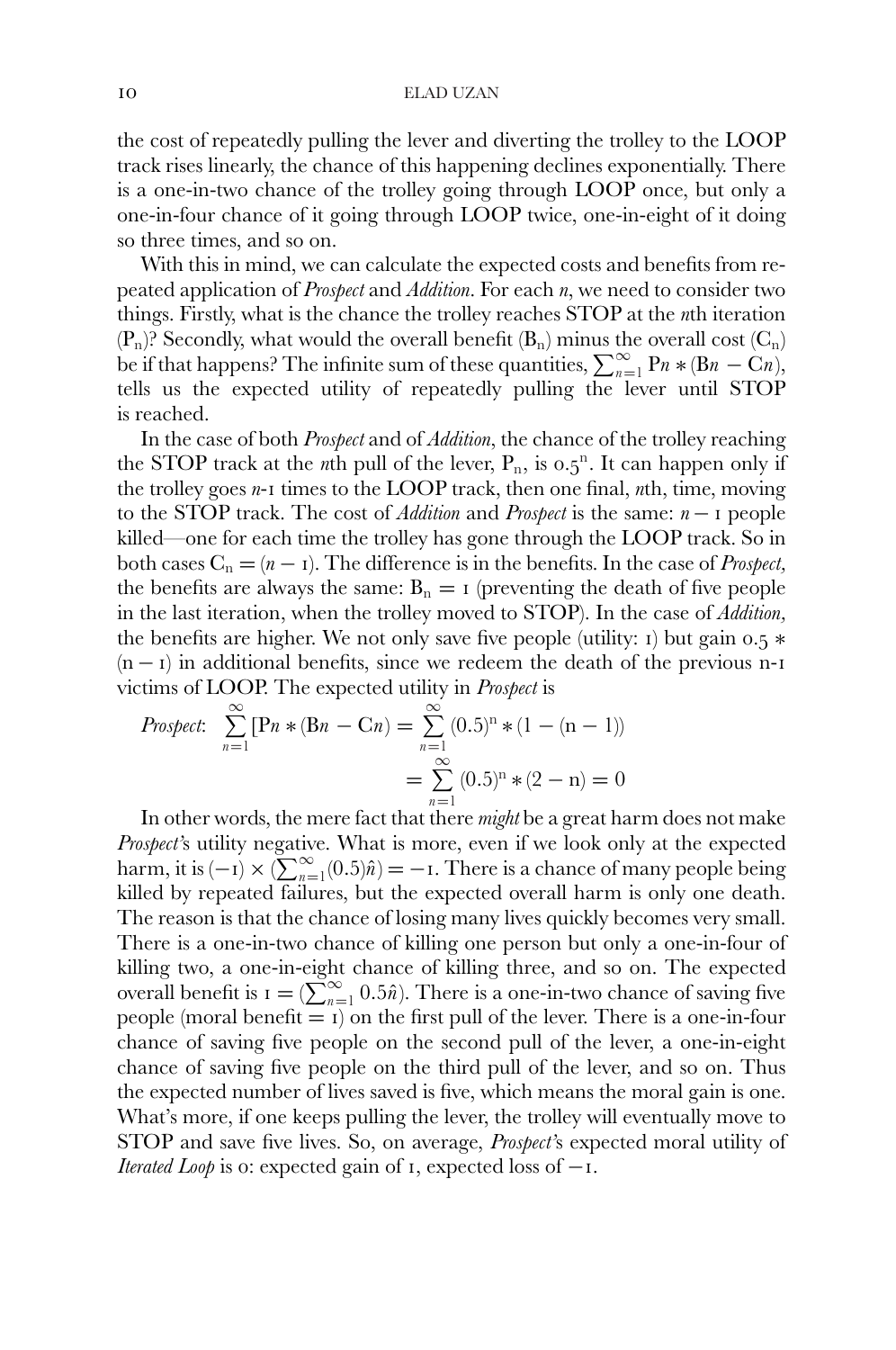Under *Addition,* the expected utility is:

Addition: 
$$
\sum_{n=1}^{\infty} \text{Pn} * (\text{Bn} - \text{Cn}) = \sum_{n=1}^{\infty} (0.5)^n * ((1 + (0.5)(n - 1) - (n - 1)))
$$

$$
= \sum_{n=1}^{\infty} (0.5)^n * (1.5 - 0.5n) = 0.5
$$

*n*=1 *Addition* has a higher expected utility than *Prospect*. If we succeed in diverting the trolley, not only do we save five innocent people, but we also partially redeem the lives of those killed in the previous, failed attempts. But note that the entire contribution of all the expected additional benefits of redemption is the third series in the formula,  $\sum_{n=1}^{\infty} 0.5(\hat{n}+1)$ , that is, only  $0.5$  lives. This is because *Addition'*s expected harm is only one life—the same as *Prospect'*s, and for the same reason. This in turn also limits the expected redemption to only 50% of this expected harm: 0.5 lives. *Addition'*s utility is higher than *Prospect'*s since it is possible that *Addition* will redeem the lives of those lost in failed attempts to divert the trolley. But to do so, the trolley would have to first cause a lot of harm by failing to stop many times, and we have seen that the chances of that are very small. There is a one-in-two chance of having no lives to redeem (the trolley moves to STOP on the first try), a one-in-four chance of redeeming one death (the trolley moves to STOP on the second try), a one-in-eight chance of having two lives to redeem, and so on. *Addition* only justifies sacrificing an extra half of one life, since the cost of stopping at  $T_n$  grows linearly, but the chance of paying such a cost and not reaching STOP declines exponentially.

So in cases of both *Addition* and *Prospect,* the chance of paying a very high cost is negligible. To give one example, the chance of having 100 or more deaths is  $1 \text{ in } 2^{100}$  to about  $1 \text{ in } 10^{30}$ , or one chance in a hundred thousand billion billion billions. So the quantitative difference between *Quota, Discount, Prospect,* and *Addition* is not as great as one might think at first sight. The fear that *Addition* would allow unlimited continuation to achieve a just goal is as exaggerated as the fear that *Prospect* would. Thus the quantitative argument against non-*Quota* views—that denying *Quota* would empty proportionality of its moral force—is a chimera. The fear of an infinite series of continued attempts to achieve the just goal is a fear only of logical possibilities—Cartesian doubts, to paraphrase C. S. Peirce.[22](#page-10-0)

#### V. SUNK COSTS AND THE NUMBER OF COMBATANTS

So far I have dealt only with harm inflicted on those not liable to be harmed. In what way, if at all, is the problem of sunk costs relevant to harm inflicted on those liable? In order to answer this question, we need to first think more carefully about who is liable to be harmed in war and to what degree.

<span id="page-10-0"></span><sup>22</sup> Peirce ( $1877$ ).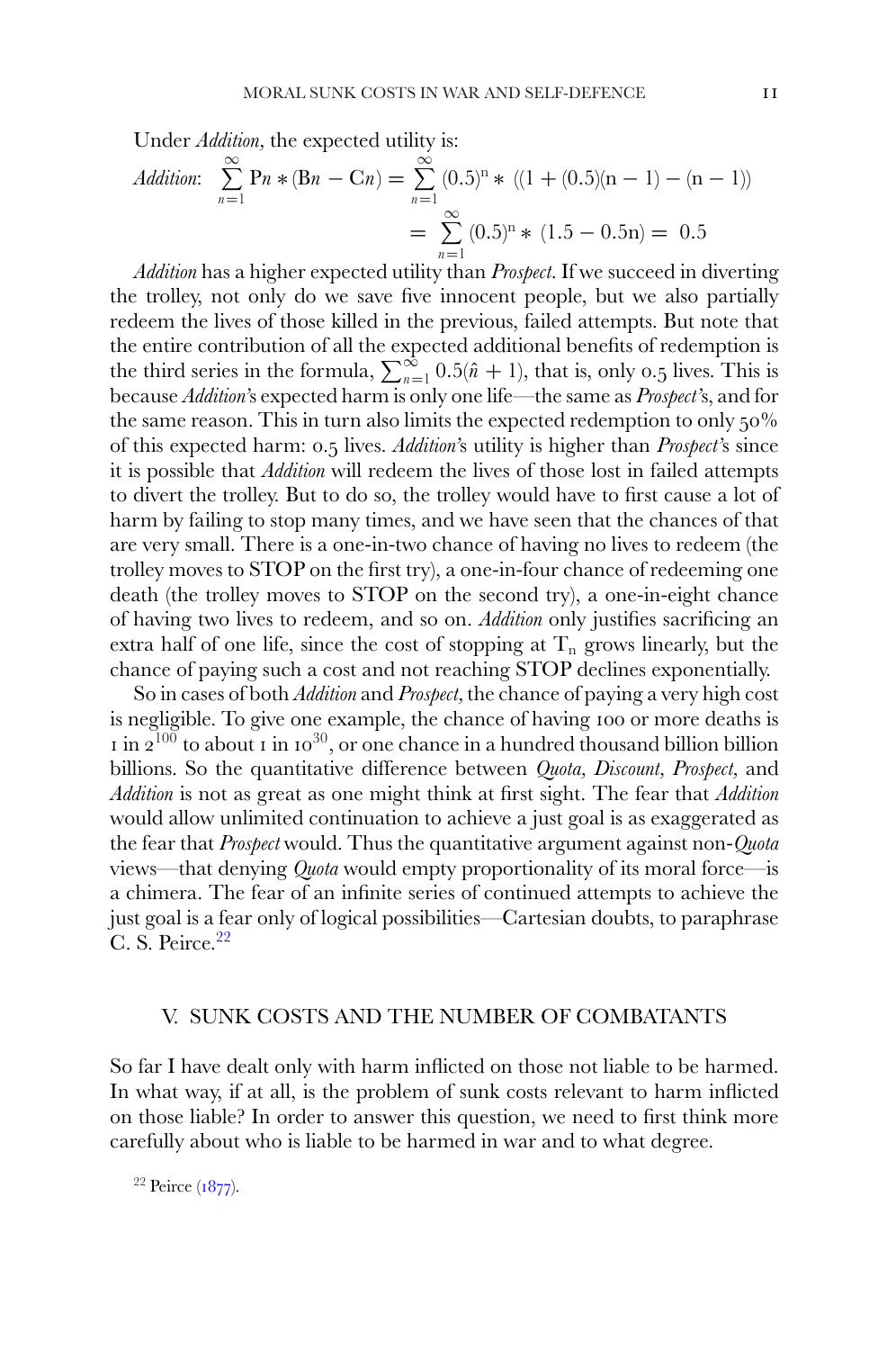#### 12 ELAD UZAN

In this respect, it is useful to consider McMahan's distinction between narrow and wide proportionality. Narrow proportionality applies to those liable to be harmed due to their acts of aggression, in particular unjust enemy combatants[.23](#page-11-0) This marks a refinement of traditional just war theory, in which all soldiers are liable to be harmed—any number of soldiers may be killed, without proportionality consequences.<sup>[24](#page-11-1)</sup> Under the regime of narrow proportionality, we have to consider the lives of soldiers, just and unjust, in proportionality considerations. Wide proportionality applies only to those not liable to be harmed: innocent bystanders and one's own just combatants. The harm they experience in war can only be justified as a lesser evil.

Narrow proportionality applies individually to each liable person, by 'pairwise comparison'.<sup>25</sup> If it is narrowly proportional to harm one soldier who is unjustly attacking you, it is narrowly proportional to harm each of the 1,000 soldiers unjustly attacking you. The fact that another 999 soldiers are also unjustly attacking you makes no moral difference with respect to what is permissible in defending yourself against the 1,000th soldier.[26](#page-11-3)

Recent work in the ethics of war suggests that narrow proportionality's individualistic notion of liability leads to a puzzle.<sup>27</sup> Consider two types of liable killers: *culpable* ones and *responsible* ones. Culpable killers are fully morally responsible for the harm they intend. One example might be a Mafia hitman. Responsible killers are those who bear only partial moral responsibility for the harm they inflict. These include, say, a driver of a runaway vehicle that strikes and kills a pedestrian.[28](#page-11-5) Both killers are liable to be harmed in order to prevent harm to oneself or others. However, it seems intuitively obvious that the harm aggregates only in the case of responsible killers and not of culpable ones. If you may kill one mafia hitman, you may kill 1,000. You may kill one driver to save yourself, but you may not kill 1,000.<sup>[29](#page-11-6)</sup>

The puzzle arises from the realization that narrow proportionality makes no distinction between the two cases. If it is narrowly disproportionate to harm

<span id="page-11-3"></span>

<span id="page-11-5"></span><span id="page-11-4"></span>

<span id="page-11-6"></span>

27 McMahan ([2017](#page-18-11): 5–6). Rodin (2017).<br>
<sup>27</sup> McMahan (2017: 5–6). Rodin (2017).<br>
<sup>28</sup> This distinction is elaborated in McMahan (2017: 5–6).<br>
<sup>29</sup> It is conceivable that all killing, even of highly culpable killers in nece does some unjustified moral harm. Even the most culpable are mere mortals, whose lives retain some moral worth, no matter how blameworthy their actions, or how necessary it is to kill. If so, the harm done by necessarily killing highly culpable killers aggregates. It does so, however, at a much slower rate than that done to merely responsible killers. Thanks to an anonymous referee for pushing me on this point.

<span id="page-11-1"></span><span id="page-11-0"></span>

<span id="page-11-2"></span>

<sup>&</sup>lt;sup>23</sup> McMahan ([2009](#page-18-9): 183).<br><sup>24</sup> The *locus classicus* account of the moral equality of combatants is in Walzer ([1977](#page-18-10): 36–7).<br><sup>25</sup> McMahan ([2017](#page-18-11): 24).<br><sup>26</sup> As an aside, I note that combatants rarely engage in such pairwise consider enemy soldiers as a group. There are rare cases, however, in which the number of unjust soldiers does reduce the liability of each individual soldier. For instance, if 500 reluctant conscripts are guarding ten prisoners, each guard's degree of responsibility is too small to render any one of them liable to be harmed. For a formulation of this case, see McMahan (2009: 23).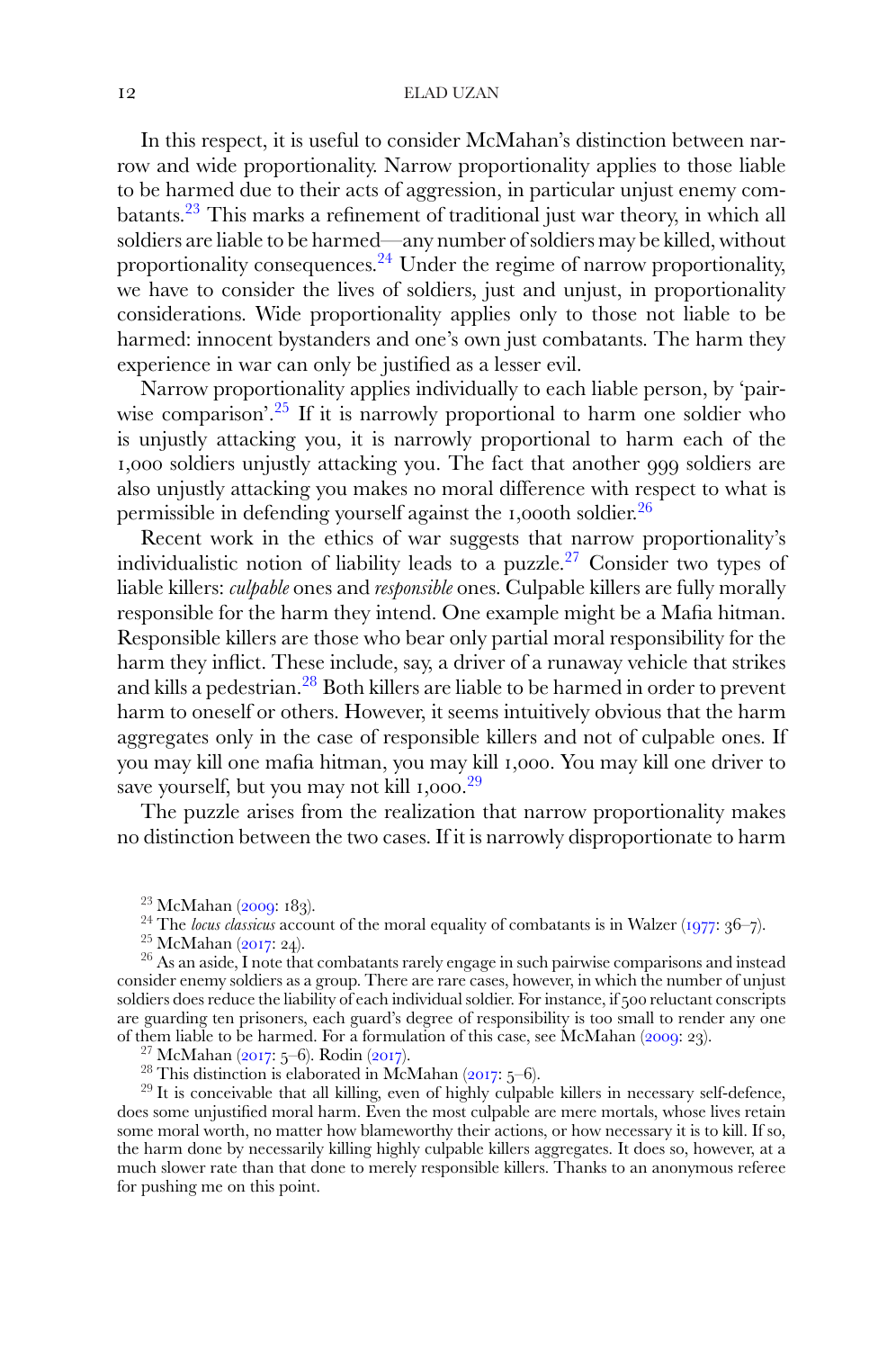a particular driver among 1,000—because doing so contributes little to one's chances of averting an unjust threat—then it is narrowly disproportionate to harm a particular Mafia hitman out of 1,000 for the same reason. Conversely, if it is narrowly proportional to harm one driver, it is narrowly proportional to harm them all.

Both horns of this dilemma are unacceptable. Call this the *numbers problem*. The numbers problem is especially important since, in most wars, most liable soldiers are merely responsible, not culpable. They are not wholly responsible for the harm the war inflicts. They may be conscripts, or fully believe the harm they do is just. In order to evaluate the extent to which harm to liable persons should be considered in sunk-cost calculations, we need a measure of proportionality that takes into consideration the difference between culpability and responsibility.

Several authors—among them Bazargan ([2014](#page-18-13)); Rodin ([2017](#page-18-12)); and Tomlin ([2020](#page-18-14))—have developed solutions to versions of the numbers problem. Each solution has its merits and shortcomings. I myself am not inclined fully to support Bazargan's, Rodin's, or Tomlin's solutions, for reasons independent of the problem of moral sunk costs. $30$ 

McMahan offers his own solution, a measure of proportionality that accounts for the numbers problem. He calls this *proportionality in the aggregate*. This measure of proportionality recognizes the killing of responsible soldiers as potentially disproportionate.<sup>[31](#page-12-1)</sup> Proportionality in the aggregate compares the collective harm all killers will inflict to the total relevant moral benefits that would accumulate if all of them were stopped. $32$  The key motivation for this form of proportionality is to minimize the amount of unjust harm done in circumstances when harm is unavoidable.<sup>33</sup> Consider 1,000 drivers who lose control of their cars. Each driver knowingly took a risk of harming others when he got behind the wheel. If the driver hits a pedestrian, he is more liable for any harm than the pedestrian is, although the pedestrian also took some risk upon himself when going out in the street. Say, then, that the driver is liable for 90% of the risk and the pedestrian from the remaining 10%.

So if 1,000 responsible killers (the drivers) were killed in order to save one pedestrian, the result would be  $10\% \times 1,000 = 100$  innocent lives lost. Clearly these drivers should not all be killed in order to save one pedestrian: it would be disproportionate in the aggregate to lose 100 innocent lives to achieve the just cause of saving 0.9 (90%  $\times$  1) innocent lives. Now, consider the case of culpable killers. Imagine 1000 Mafia hitmen, one after another, trying to kill an

<span id="page-12-0"></span> $^{30}$  Owing to space constraints, I cannot dissect and respond to their arguments here, though intend to in future work.

<span id="page-12-2"></span><span id="page-12-1"></span> $\frac{31}{32}$  McMahan ([2017](#page-18-11): 24).<br> $\frac{32}{33}$  McMahan (2017: 25).<br> $\frac{33}{31}$  McMahan ([2011](#page-18-15)a).

<span id="page-12-3"></span>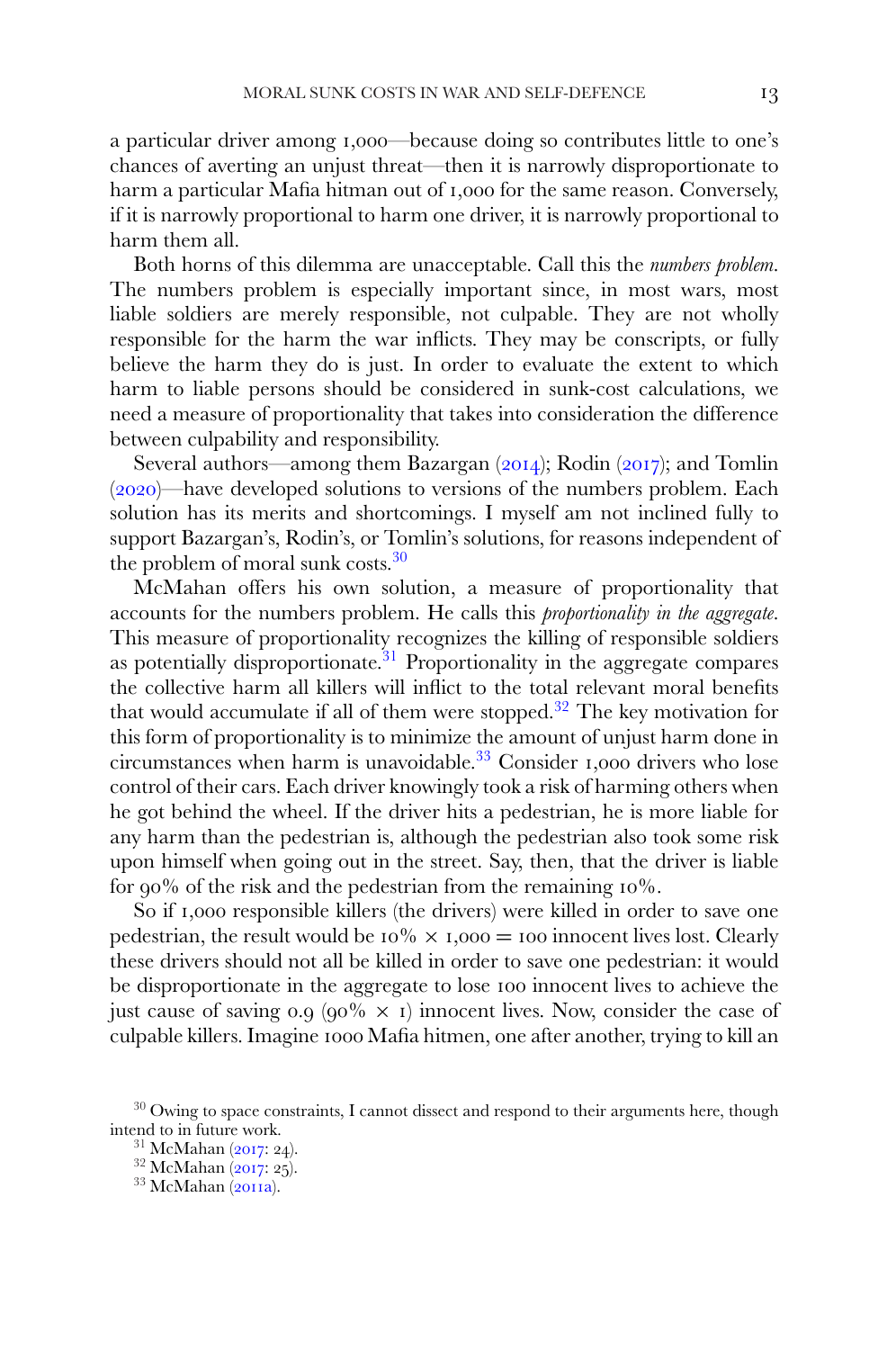innocent victim. Here, killing all of the hitmen leaves 'no residual injustice'.<sup>[34](#page-13-0)</sup> Each killer is 100% liable, so killing any or all of them results in 0% harm to innocents—no unjust harm.

Supposing proportionality in the aggregate is the correct measure to determine how much harm may be done to liable persons in war, we now must determine whether our moral goals are worth the moral costs. Suppose it is proportional in the aggregate to kill 100 enemy soldiers to achieve a just cause. Suppose as well that, having killed the 100 enemy soldiers, you find your cause has not been advanced at all. How should your moral sunk costs affect what you ought to do next?

Consider the following case:

*Simplified Invasion:* At time  $T_1$ , Attacker invades and occupies Defender's territory. The invasion is unprovoked and has no justification, thus all of Attacker's soldiers fighting in the invasions are liable to be harmed. No civilians are harmed: the invaded territory is inhabited only by soldiers.

*Simplified Invasion* is simplified in two ways. Firstly, most real wars involve civilians, even when they take place in remote places or at sea, where civilian cargo ships might be at risk. For our purposes, though, it is important that only liable combatants are involved. Second, there are no ambiguities with respect to justification and provocation. The purpose of this simplification is to position 100% just combatants (not liable) against 100% unjust combatants (liable but not necessarily culpable).

Suppose that it would be proportional in the aggregate to kill 10,000 of Attacker's soldiers in self-defence. Suppose further that at a later  $T_2$ , 10,000 of Attacker's soldiers have been killed, yet Attacker fights on. In analogy with the wide proportionality case, and using Tadros's formulation, there are four possibilities:

*Quota:* If Defender's evidence warrants the belief that defending against the invasion will entail killing so many of Attacker's soldiers—those already dead and those to come that the war as a whole will become disproportionate in the aggregate, then Defender ought not continue fighting at  $T_2$ .

*Discount:* Killing 10,000 of Attacker's soldiers in self-defence by  $T_2$  counts toward further fighting becoming disproportionate in the aggregate. But, in making the proportionality calculation, each death that has already occurred counts less than each prospective death.

*Prospect:* Killing 10,000 of Attacker's soldiers in self-defence by  $T_2$  doesn't count at all in the decision-making at  $T_2$ . If it was proportionate in the aggregate to kill 10,000 of Defender's soldiers at  $T_1$ , it is still proportionate in the aggregate to kill (another) 10,000 of Attackers' soldiers at  $T_2$ .

<span id="page-13-0"></span><sup>34</sup> McMahan ([2011](#page-18-16)b), summarizing his conclusion in McMahan ([2011](#page-18-15)a).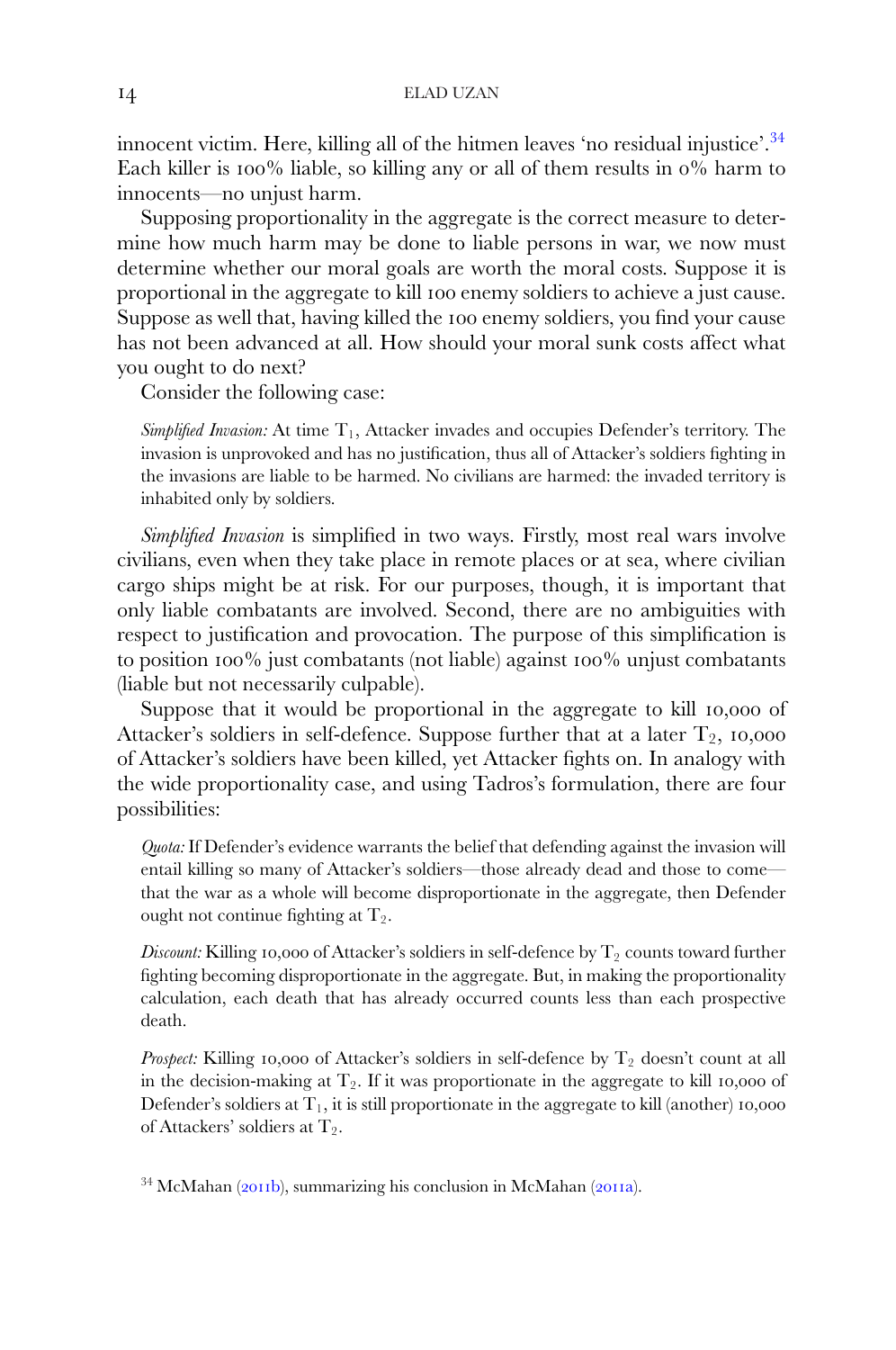*Addition:* Killing 10,000 of Attacker's soldiers in self-defence by  $T_2$  counts in favour of continuing to fight at  $T_2$ . That so many liable soldiers have died already can make it proportionate in the aggregate to kill even more of Attacker's liable soldiers than the 10,000 allowed at  $T_1$ .<sup>[35](#page-14-0)</sup>

What is the potential for iteration? Suppose that for each wave of Attacker's soldiers killed, there is a 50% chance that Defender will defeat the invasion and win the war. This situation is mathematically analogous to that of LOOP and STOP. The expected number of Attackers' soldiers killed is 10,000 in the case of *Quota*; 15,000 in the case of *Prospect*; somewhat higher in the case of *Addition* (17,500 if *x* =−50%); and between 10,000 and 15,000 in the case of *Discount*, depending on the discount level. While the costs in harmed liable soldiers rise linearly, the chance of such costs being incurred decreases exponentially. There is a one-in-two chance of 10,000 of Attacker's soldiers dying, a onein-four chance of 20,000 deaths, a one-in-eight chance of 30,000, and so on. Therefore the expected number of deaths is only 15,000.

It is true that future battles are almost never simple iterations of past ones.<sup>36</sup> Both sides learn from past actions, their tactics change, their resources get depleted (or sometimes grow), and the chances of success change. Yet, so long as Defender's chance of winning and stopping the war in each step is reasonably high, iteration will mean that the chance of Defender having to fight more than a few battles quickly becomes very small.

### VI. THE RISK OF MISUSE

In my view, the defensible argument against all non-*Quota* views—whether we are concerned with traditional measures of proportionality or with proportionality in the aggregate—is not that they are subject to iteration. The defensible argument is that decision-makers will respond to sunk costs by making unethical choices. In other words, the problem is that non-*Quota* views are subject to abuse. The preference that Fabre and others express for *Quota* is a preference for the option perceived as least vulnerable to abuse.<sup>[37](#page-14-2)</sup>

We can be fairly certain that the problem with non-*Quota* options is external to them—i.e., one of misuse—because in nearly all realistic cases, each of the options, properly applied, would yield similar results. Return for a moment

<span id="page-14-0"></span> $35$  This conclusion is not as counterintuitive as it seems. It is better, morally speaking, that 10,000 soldiers die for nothing than to achieve an unjust goal, as a death for that goal would have negative moral value. *Addition* would therefore argue that if 10,000 soldiers die in an unjust cause, further sacrifice may be warranted to ensure that the unjust goal is not achieved, which would partially redeem the soldiers' deaths. This is analogous to *Addition*'s claim that additional sacrifice can be worthwhile if it ensures that just soldiers have not died in vain.  $36$  Thanks to an anonymous referee for this objection.  $37$  Fabre ([2015](#page-18-3): 637).

<span id="page-14-2"></span><span id="page-14-1"></span>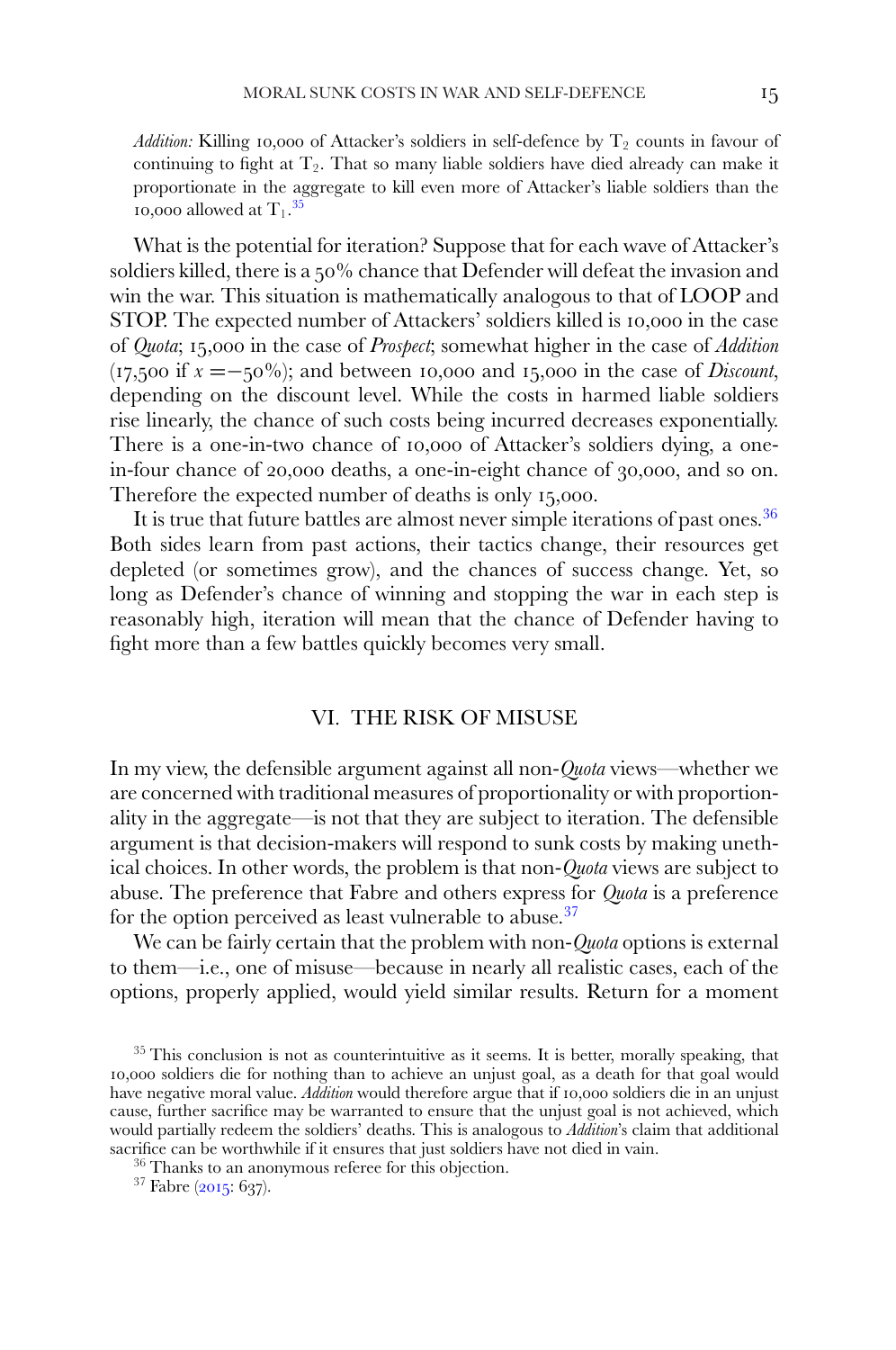to the LOOP scenario. Suppose there is in fact little chance that further sacrifice will engender success—for instance, if the real chance of diverting the trolley to the STOP track is 10%. The expected gain of *Prospect* in this case is I because eventually five deaths will be prevented. The expected cost is case is 1 because eventually five deaths will be prevented. The expected cost is  $\sum_{n=1}^{\infty} (0.9)^n * (-1) = -9$ , for an expected utility of  $-8$  lives. *Addition*'s utility  $\sum_{n=1}^{\infty} (0.9)^n * (-1) = -9$ , for an expected utility of −8 lives. *Addition*'s utility be  $\sum_{n=1}^{\infty} (0.9)^{n-1} * (0.1) * (1.5 - n) = -4.5$ . As expected, higher than *Prospect*'s, but still very low. What is more, as the actual chance of success gets closer to 0, the expected utility becomes exponentially smaller: if there is a 1% chance of success, then the expected utilities of *Addition* and *Prospect* are −49.5 and −98, respectively. So iteration doesn't appear to be a problem. The low chance of future success as compared to future harm means that *Prospect, Addition,* and *Discount*—like *Quota*—would all recommend against diverting the trolley in the first place and against continuing to do so for  $n \geq 2$ .

The reason non-*Quota* views seem so much more permissive is that combatants often assume they have a higher chance of success than they really do. This is the case even though repeated failure to achieve a morally worthy goal—the condition of iteration, in other words—is evidence that the war's chances of success are low.[38](#page-15-0) For this reason, decision-makers should consider the need to iterate as a strong evidence that the war is not proportional. As McMahan notes, 'If a government was repeatedly mistaken in its assessments of proportionality, the explanation would almost certainly be that it was incompetent or biased in making its predictions rather than that it was the victim of a statistically improbable series of epistemically justified judgments that all unluckily turned out to be mistaken'.<sup>[39](#page-15-1)</sup>

But the misuse of *Prospect, Addition,* or *Discount* by grossly overestimating the probability of success in each iteration is no argument against their legitimate use. Also, it does not seem the misuse of non-*Quota* views is necessarily more prevalent than of *Quota*. For example, if one declares that the cause of a war is so important that almost any sacrifice would be justified, then *Quota* presents no obstacle to endless war. One could find many other cases to illustrate the point, not least because the institutions tasked with war-making decisions are typically headed by individuals—politicians and generals—whose career interests benefit from war.

So while it is possible that *Addition*, *Prospect*, and *Discount* are easier to abuse than *Quota*, the claim is debatable from an empirical standpoint. And, even if it is true, it does not follow that implementation of non-*Quota* views is illegitimate. Non-*Quota* views are not *a priori* excluded, either by the iteration problem or the risk of abuse. Rather than dispense with *Addition, Discount,* and *Prospect,* we should think about when they are appropriate.

<span id="page-15-1"></span>

<span id="page-15-0"></span><sup>&</sup>lt;sup>38</sup> See, e.g., Lazar ([2018](#page-18-5): 857).<br><sup>39</sup> McMahan ([2015](#page-18-6): 707).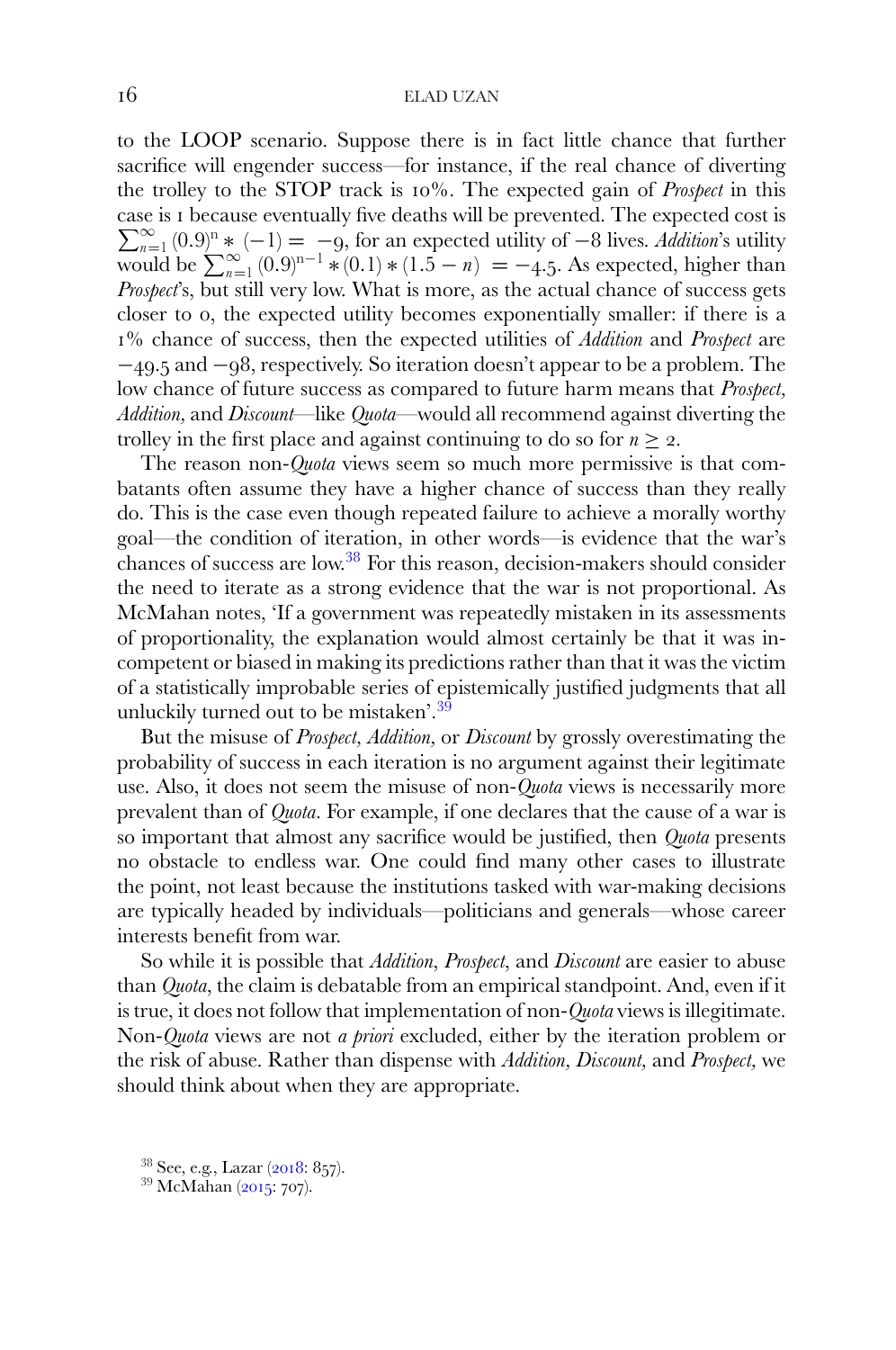Flexibility in thinking about sunk costs is valuable, especially when considering the case of harm to those liable. In such cases, *Quota* can produce unreasonable outcomes. In *Simplified Invasion*, Defender could, under *Quota*, 'buy' the territory occupied by Attacker by allowing 10,000 of its soldiers to be killed. If *Quota* is the only way to avoid an unlimited continuation of war, we may have to accept this repugnant conclusion; at the very least, we would be facing a serious dilemma. But, in fact, there are other options. Under *Prospect*, for example, Defender could still 'buy' the territory occupied by Attacker for the expected price of 15,000 soldiers, though it would have to take into consideration the possibility of higher costs. From the standpoint of minimizing bloodshed, this is not a better outcome than expected from *Quota*. But nor does *Prospect* result in the feared limitless war.

The risk of misuse of non-*Quota* views is mitigated by one more factor: retrospective duties.[40](#page-16-0) Suppose that the original proportionality budget of 10,000 lives is exhausted. Before decision-makers can seriously consider what to do next, they need to fulfil their retrospective duties. These include determining why their original estimate was wrong, including investigating (*inter alia*) if they were negligent or, worse, intentional in underestimating the moral costs of achieving the goal. Such an analysis is highly relevant to re-estimating how many future casualties can be expected before the goal will be achieved. Only after making this analysis in good faith do the decision-makers have enough information to determine what their prospective duty is—that is, whether to continue fighting.

This retrospective analysis should have mitigating effects because the very fact that the goal was not achieved is *prima facie* evidence that achieving the goal is costlier that originally estimated. Therefore the number of future casualties now needed to achieve the goal should *prima facie* be adjusted upwards, too. This makes it less likely that it is (prospectively) proportionate to continue the fighting, whether the decision-makers apply *Addition*, *Prospect*, or *Discount*. (*Quota* always requires stopping once the original estimate is reached.)

To use a more specific example, suppose that after 10,000 casualties—the proportionality budget—the goal has only been 10% achieved. Let us continue to assume, as I have thus far, that the source of failure is mere bad luck. Decision-makers therefore need revise their estimate; the cost of achieving the goal is still 10,000. Since 90% remains to be achieved, another 9,000 casualties are needed. *Quota* (always) and *Discount* (usually) will forbid continuing, while *Prospect* and *Addition* permit it. Even so, as we have seen, the probability that there will be many more casualties is very low. It is hard to repeat such bad luck.

<span id="page-16-0"></span><sup>&</sup>lt;sup>40</sup> I thank an anonymous referee for encouraging me to explore this possibility.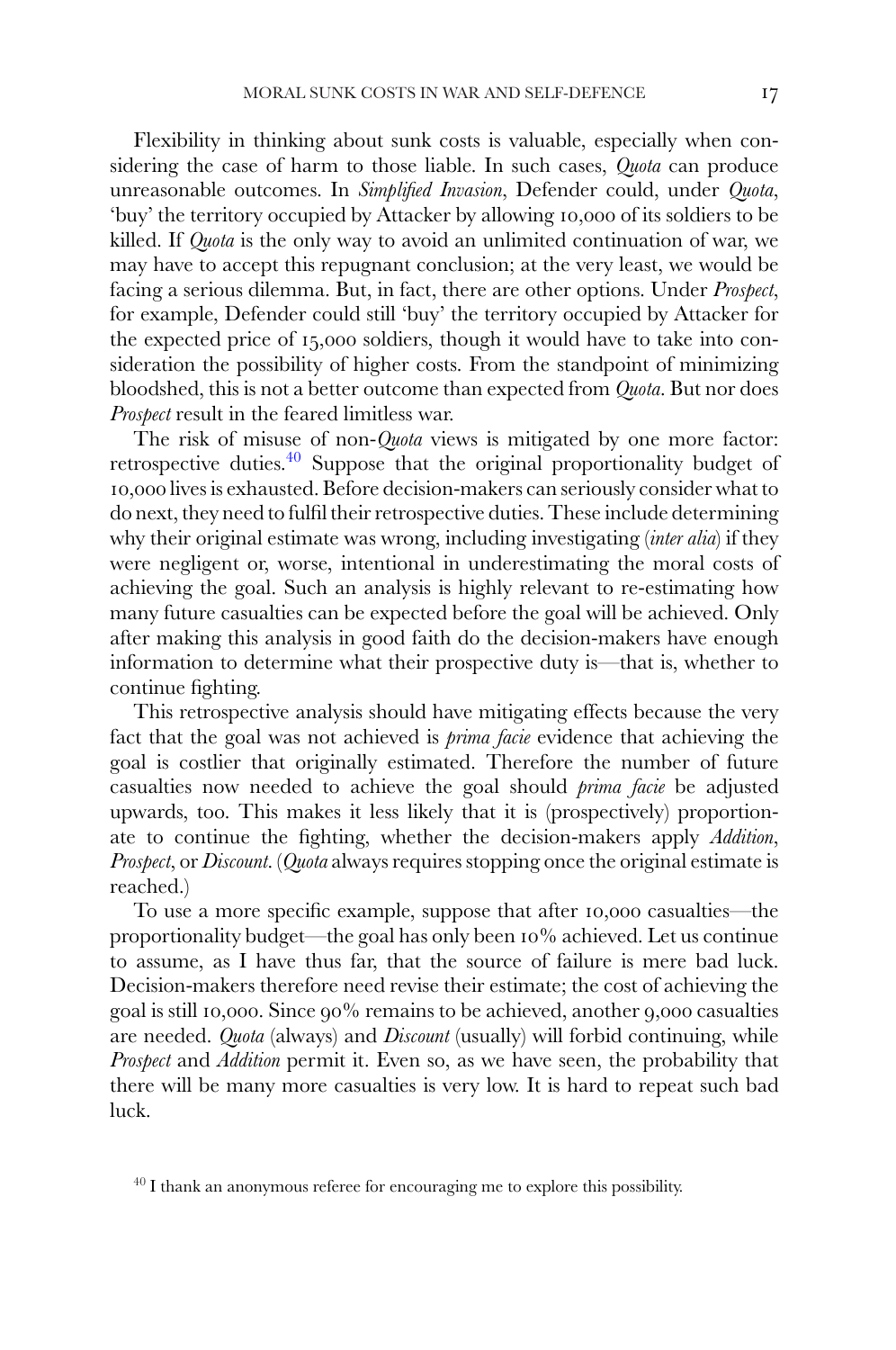#### 18 ELAD UZAN

But maybe bad luck is not to blame. If the goal is indeed only 10% achieved after 10,000 casualties, this is strong evidence achieving the original goal requires many more casualties than originally estimated—that poor planning, not just misfortune, is at work. At this point, decision-makers could naïvely assume that a 10% achievement of the goal after 10,000 casualties implies 100,000 casualties to achieve 100% of the goal. This would mean 90,000 more casualties are needed. Under these circumstances *Quota*, *Prospect*, *Discount*, and *Addition* (unless very extreme) all demand an end to the war. Of course, actual revision of the proportionality budget is not likely to be so naïve. But, one way or another, failure to achieve the goal at the expected cost is *prima facie* evidence that the overall cost of achieving the goal should be revised upward, perhaps drastically. This is a curb on violence built into non-*Quota* views—as long as decision-makers behave ethically.

### VII. CONCLUSION

*Prospect*, *Addition*, and *Discount* all require justification of harm beyond that allowed by *Quota*. *Discount* requires justification of exactly why and to what degree past deaths are discounted when one evaluates future allowable deaths. *Addition* requires justification of why and to what degree previous deaths can increase the number of future allowable deaths.

Using a simple mathematical model, I find that countenancing more harm than *Quota* allows will not cause runaway escalation in the degree of morally permissible harm during war. If the iteration argument fails against non-*Quota* views, then the viability of those views is strengthened. This has important implications for the consideration of moral sunk costs in war because, under *Quota*, such consideration is impermissible. Overcoming misdirected fear of non-*Quota* views creates space for other ethical possibilities. It may be that, as a matter of facts, sunk costs can ethically sanction continuation of a conflict beyond the point where the original proportionality budget is exhausted. But this need not mean that just war theory loses its capacity to constrain warmaking. The constraint arises from sober, good-faith evaluation of the facts, a process that may be wanting under any ethical system.<sup>i</sup>

<span id="page-17-0"></span><sup>i</sup> For endless patience, support, guidance, and inspiration, I am grateful to Eyal Benvenisti and Moshe Halbertal. I conducted research for this article at Oxford's Faculty of Philosophy. My father, Jacob, passed away during my time there. Jeff McMahan was extraordinarily generous with his time, comments, and emotional support. For helpful and multiple discussions, I am particularly indebted to Gabriella Blum, Yitzhak Benbaji, and Arthur Ripstein. Finally, I am grateful to *The Philosophical Quarterly*'s editor and two anonymous referees for their thoughtful suggestions and criticisms.